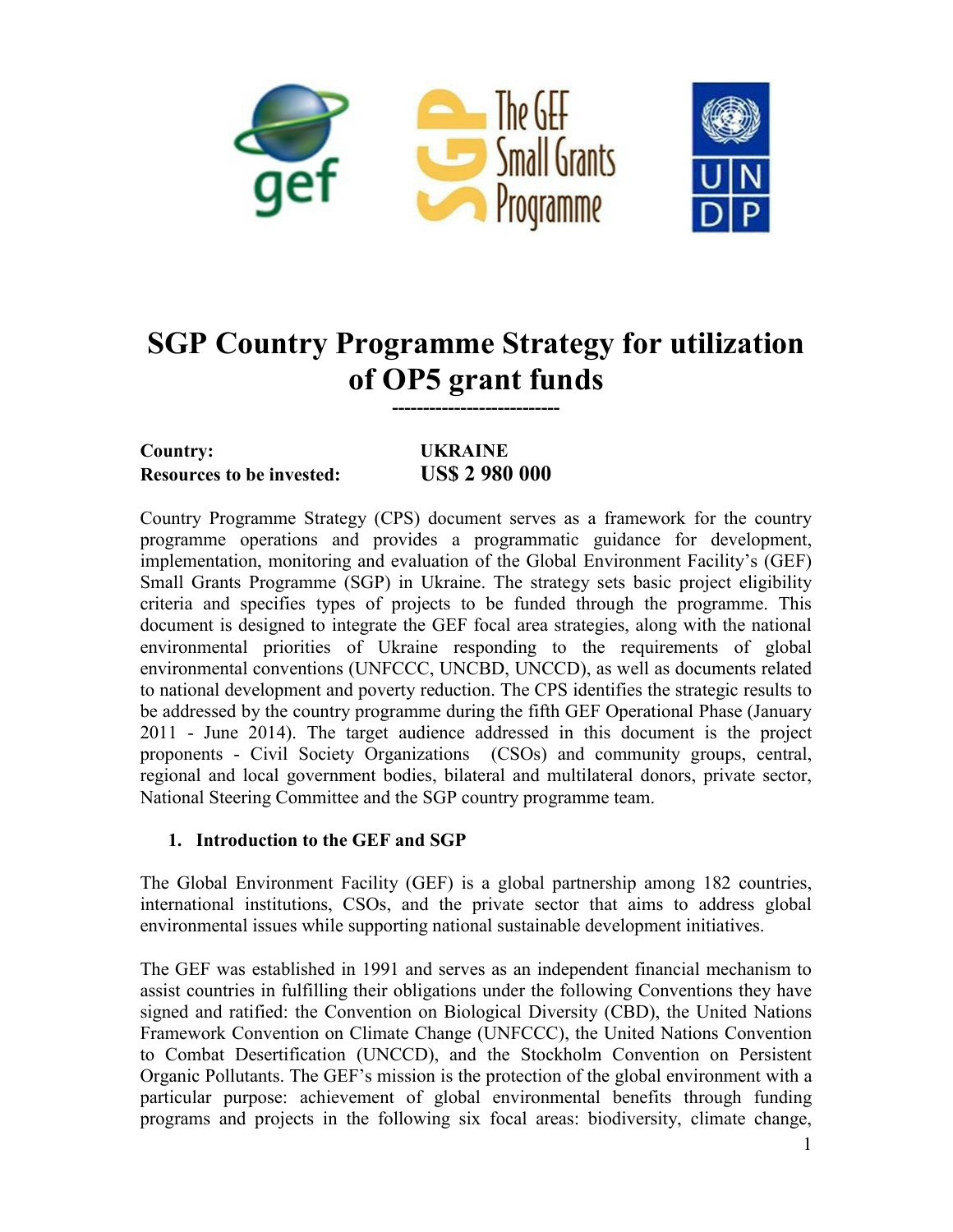international waters, land degradation, the ozone layer , and persistent organic pollutants. GEF projects are managed by the GEF Implementing Agencies, including the United Nations Development Programme (UNDP), the United Nations Environment Programme (UNEP), the United Nations Industrial Development Organization (UNIDO), the World Bank and others.

The GEF Small Grants Programme (SGP) was launched in 1992 following the Earth Summit in Rio de Janeiro. The programme is funded by the GEF as a corporate programme and implemented by the UNDP on behalf of the GEF partnership, and is executed by the United Nations Office for Projects Services (UNOPS). SGP supports activities of civil society organizations in developing countries towards conservation of biodiversity, climate change abatement, protection of international waters, prevention of land degradation and reduction of the impact of persistent organic pollutants through community-based approaches while generating sustainable livelihoods. The GEF SGP is based on the understanding that global and regional environmental problems can best be addressed if local people are involved and direct community benefits and ownership are generated.

The diversity of civil society organizations which have been steadily and increasingly participating in GEF SGP activities include community based organizations and groups, indigenous peoples groups, NGOs, women"s groups, research and academic institutions, youth, and the private sector.

Currently there are 136 participating countries in the GEF SGP in five world regions: Africa, Asia/Pacific, Arab States, Europe/CIS and Latin America/Caribbean.

# **2. SGP country programme - summary background**

Ukraine became the SGP participating country in 2009. The SGP country programme was officially launched with appointment of the National Coordinator in April 2010. During 2010 the National Steering Committee was established, and the Country Programme Strategy for the remaining period of the GEF-4 Operational Phase (OP) was developed and approved. Becoming operational, SGP Ukraine was allocated US\$1 497 249 for the third year of the GEF OP4. The allocated funds were committed in thirty two grant projects addressing two GEF SGP thematic areas with geographic spread out over four regions of Ukraine. In the GEF/SGP perspective, Chernihiv, Zhytomyr, Rivne, and Lugansk regions were considered as the geographic area with an accent on activities in the following focal areas: climate change and, to the extent possible, biodiversity protection.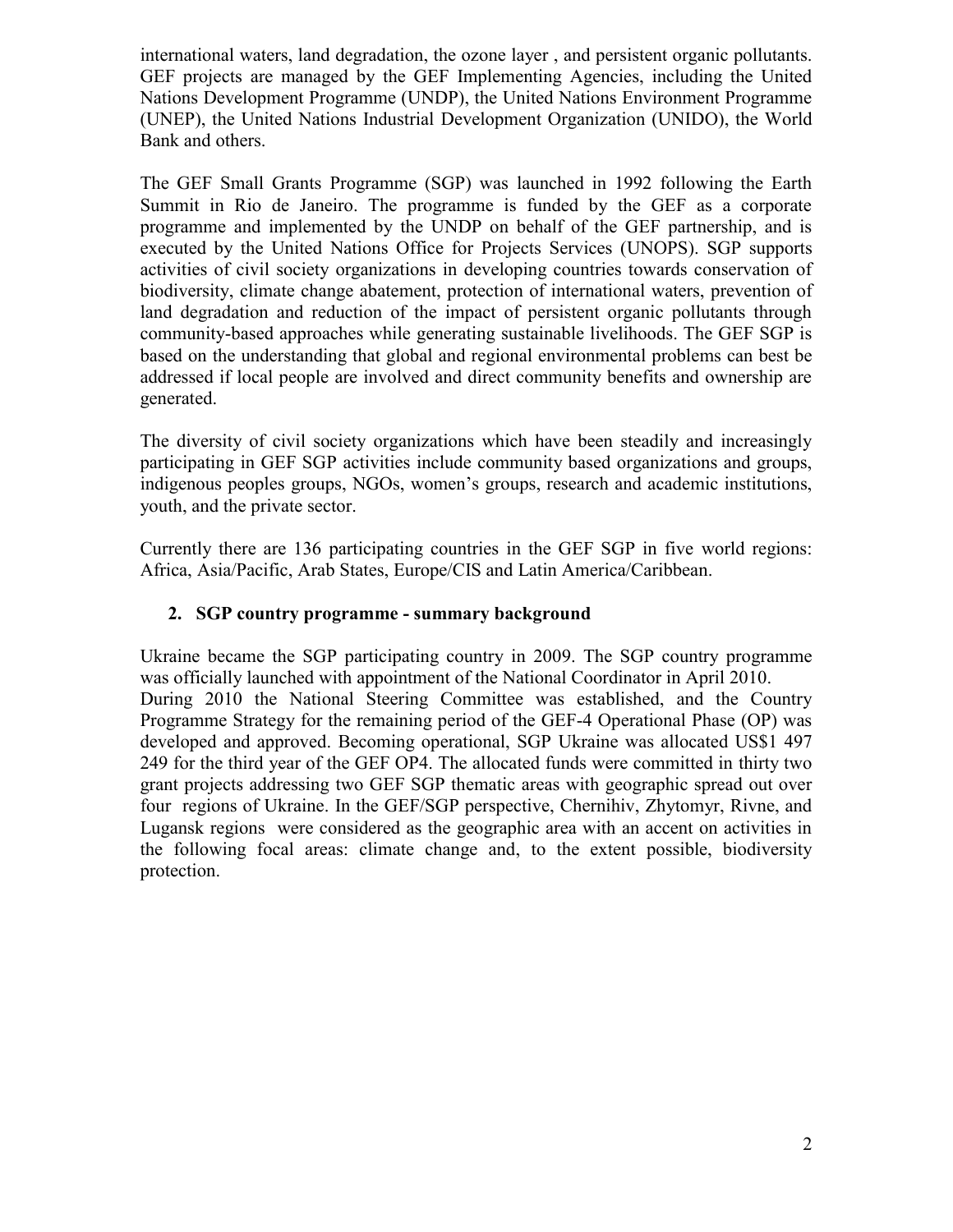

**Pic.1 Map of Ukraine indicating geographic focus**

In general, during OP4 the country programme ensured a good start-up of the SGP in Ukraine and considerably contributed to the GEF mandate by registering concrete achievements in the GEF priority areas, as well as improvement of local people"s wellbeing and community empowerment.

In OP5, having Category Ib country programme status, SGP Ukraine is entitled for US\$700,000 from the GEF core funds for grant-making.

As partnerships are critical for SGP implementation both in technical and financial terms, the country programme will strive to maintain and expand existing partnership relations with bilateral and multilateral donor agencies, UN agencies, as well as private sector and government for complementarity and cost-sharing opportunities addressing the linkages between environment and poverty.

The SGP in Ukraine will develop an integrated country portfolio that contains projects that are linked thematically and geographically with the successfully implemented and on-going GEF MSPs and FSPs. The GEF SGP projects will aim at creating synergies between projects, contribute to global environmental and human development benefits. The completed, ongoing and planned activities where GEF is the leading source of funding, are catalyzing environmental awareness to the local public to accomplish certain visible results on a local level. The GEF SGP aims to create close links with these projects and their results. Since the GEF funded projects are in the areas where SGP will be present, SGP will continue to work with communities for global environmental benefits, improved livelihoods and strengthened empowerment.

The GEF SGP will build synergy with the UNDP-GEF Dnirpo Project and the initiatives of the Government of Norway in the Dnipro basin related to the disseminating knowledge on the local level and introducing participatory approach. It is foreseen that the preliminary GEF SGP projects results and experience will be used by the ongoing GEF FSP "Transforming the Market for Efficient Lighting". The GEF SGP will contribute to the Government priority areas near Chornobyl and aim at contributing to the GEF full size project proposal of Ukraine "Conserving, Enhancing and Managing Carbon Stocks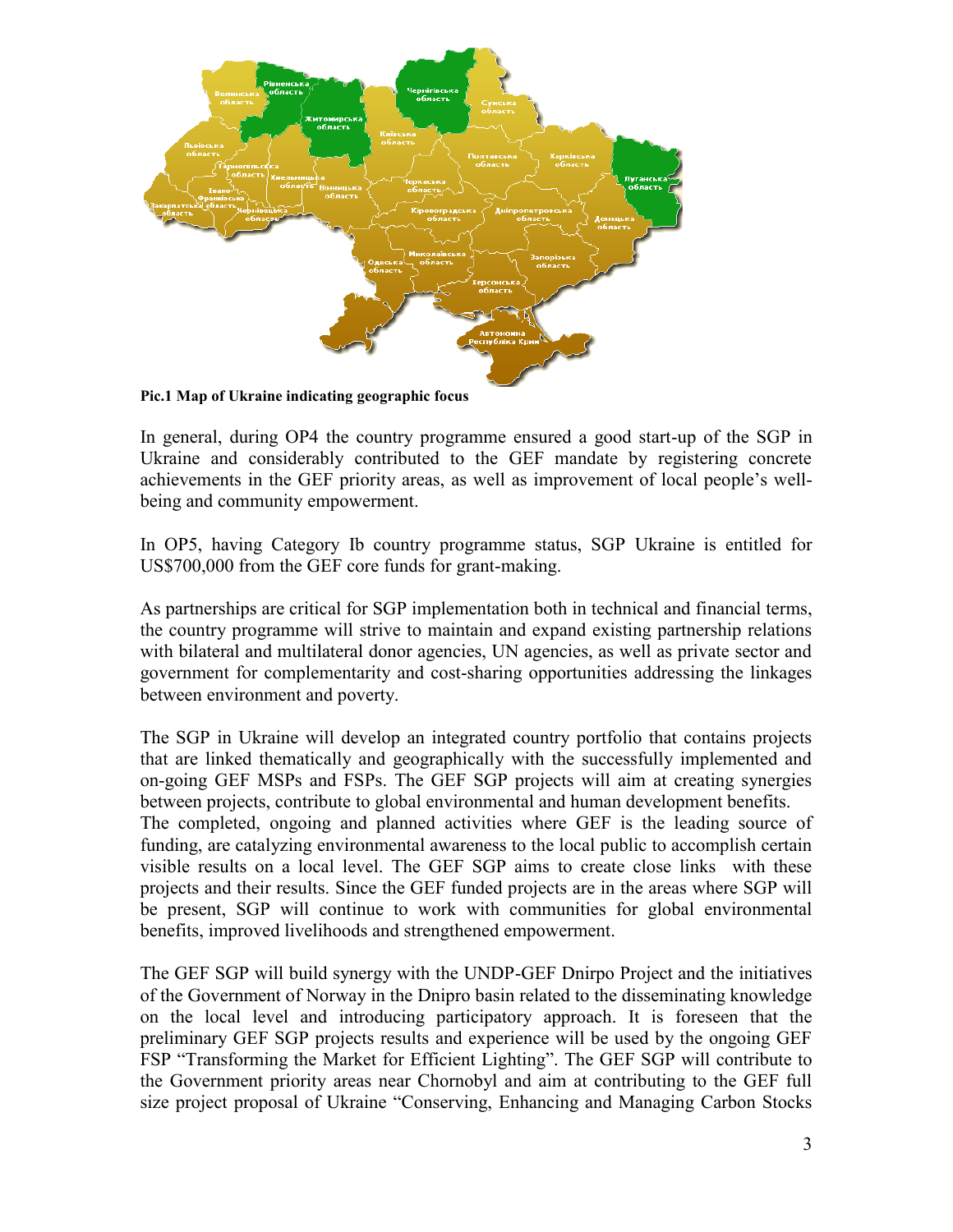and Biodiversity while Promoting Sustainable Development in the Chernobyl Exclusion Zone through the Esteblishment of a Research and Environmental Protection Center and Protected Area" (GEF Project grant 4 863 955 USD).

It is becoming increasingly obvious that remote areas will play an increasingly important role in shaping the global environment - in terms of both contributing to the problem, but also in actively generating solutions. The GEF SGP in Ukraine will support the local communities in their intention to contribute to global environmental benefits.

It is planned that the GEF SGP in Ukraine will cover additional regions (oblasts) of Ukraine.

**2.1** The principal objectives of the GEF Small Grants Programme are:

- 1. to help integrate global environmental priorities into national environmental actions at the local level;
- 2. to demonstrate community-level strategies and technologies that could reduce threats to the global environment if they are replicated over time;
- 3. to assist in securing environmental global benefits in GEF focal areas through community-based approaches that also generate local benefits;
- 4. to build partnerships and networks of local stakeholders to support and strengthen the capacity of NGOs and CBOs to address environmental problems and promote sustainable development;

The strategic objective for the GEF/SGP in Ukraine is to demonstrate that even with small amounts of funding (SGP grants are less than \$50,000), local communities and CSOs can undertake activities that will make a significant difference in their lives and environments and contribute to global environmental benefits at the same time. The activity to reach this goal will strengthen the capacity of CSOs in their efforts to address community-level action to conserve biodiversity, reduce the adverse impact of climate change, protect international waters, contribute to sustainable land management, as well as to significantly contribute to sustainable development and improvement of livelihoods on the local level.

Projects would aim to seek one to one co-financing in order to show the applicants interest and commitment to the project and for project sustainability and ownership. For the same purpose, activities that link environmental issues and income generation or cost saving and also improve livelihoods will be given special emphasis. The GEF/SGP in Ukraine will target the already existing CSOs as well as those not yet in their full capacity (but with potential for capacity development). The Program will also work with CSOs to contribute to growth of economically poor areas, primarily ruralbased households and communities whose livelihoods could be improved through their participation in environmental projects. Profit-driven or government subordinated organizations will not be eligible for the GEF/SGP funding.

GEF/SGP is a corporate programme and its strategy should clearly state what key impacts on environment, poverty reduction and local empowerment the country portfolio will produce in the next four years. Its activities, linked to the GEF focal areas, will seek to contribute to strengthening the sustainable livelihoods at community level, poverty alleviation, gender equality, CSOs strengthening, awareness rising and capacity building.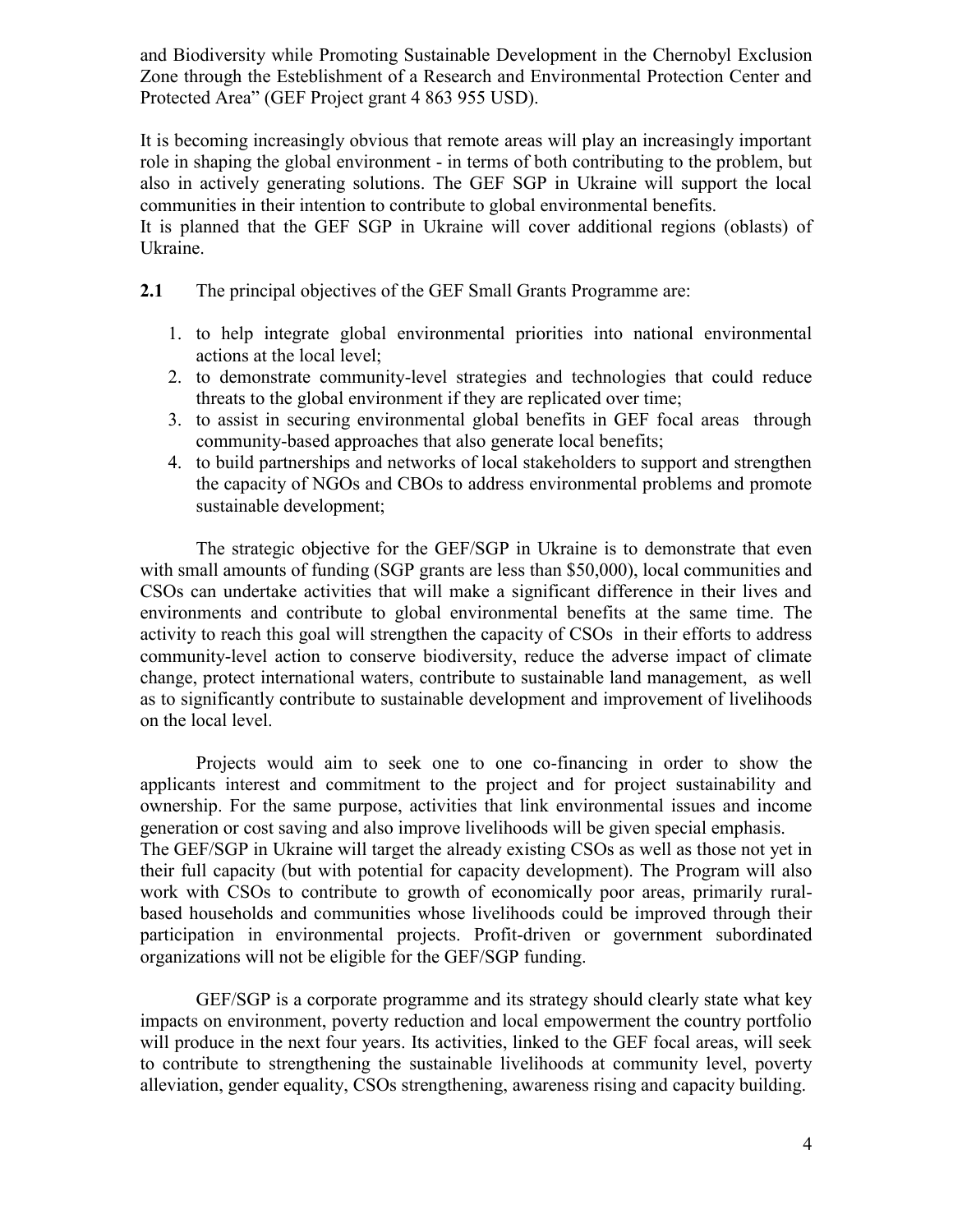For the GEF-5 cycle, resources will be allocated in Biodiversity (BD), Climate Change(CC), International Waters (IW), Land Degradation (LD), Chemicals (CH) and Cross-cutting capacity development (CD). The resources up to 20% of BD/LD STAR can be used for IW focal area, and up to 20% of CC funds can be used for Chemicals.

 In addition to the usual capacity development activities included in the focal area projects, SGP Ukraine will support a standalone project that is strategic and supports the work of the other focal areas at the portfolio level and that focuses specifically on capacity development activities. Up to 10% of total grant allocation can be used for Knowledge Management and capacity development. SGP Ukraine will use up to \$50,000 dollars to organize the Knowledge Fair at the end of OP5 in 2014.

During the GEF OP5 due attention will be paid to the efforts and activities of fund raising to co-finance SGP projects. The major donors in Ukraine are EU, UNDP, World Bank, Governments of European countries – Germany, Sweden, Switzerland, Netherlands and the USA, as well as some humanitarian funds from European countries and International NGOs' funds.

SGP Ukraine will also concentrate its efforts to continue to further develop close cooperation with Governmental Agencies and other internal sources to raise co-financing for SGP projects.

#### **3. SGP country programme niche**

 Until now, Ukraine has ratified and signed numerous international multilateral environmental agreements (Conventions and Protocols) and most of them are tied to the GEF strategic priorities. The list of relevant Rio Conventions ratified by Ukraine and national planning frameworks is illustrated in Table 1 below:

| Rio Conventions + national planning frameworks             | Date of ratification / completion                                                                                                         |
|------------------------------------------------------------|-------------------------------------------------------------------------------------------------------------------------------------------|
| UN Convention on Biological Diversity (CBD)                | Parliamentary Act<br>1994.11.29 №257/94-BP                                                                                                |
| CBD National Biodiversity Strategy and Action Plan (NBSAP) | National Strategy on Biodiversity<br>Conservation 2005 - 2025 was<br>approved by the Government<br>(Decree as of September 22 $#$<br>675) |
| UN Framework Convention on Climate Change (UNFCCC)         | Parliament Act<br>N 435/96-BP dated 29.10.96,<br>BBP, 1996, N 50, p. 277                                                                  |
| UNFCCC National Communications $(1st, 2nd, 3rd, 4th, 5th)$ | 1999; 2006; 2009                                                                                                                          |
| UNFCCC Nationally Appropriate Mitigation Actions (NAMA)    | N/A                                                                                                                                       |
| UN Convention to Combat Desertification (UNCCD)            | Parliamentary Act N 61-IV (61-<br>15) dated 04.07.2002, BBP,<br>2002, N 36, p. 267                                                        |
| UNCCD National Action Programmes (NAP)                     |                                                                                                                                           |
| Stockholm Convention (SC)                                  | Signed by Ukraine 22.05.2001,<br>Parliamentary Act N 949-V (949-                                                                          |

|  | Table 1. List of relevant conventions and national/regional plans or programmes |  |
|--|---------------------------------------------------------------------------------|--|
|  |                                                                                 |  |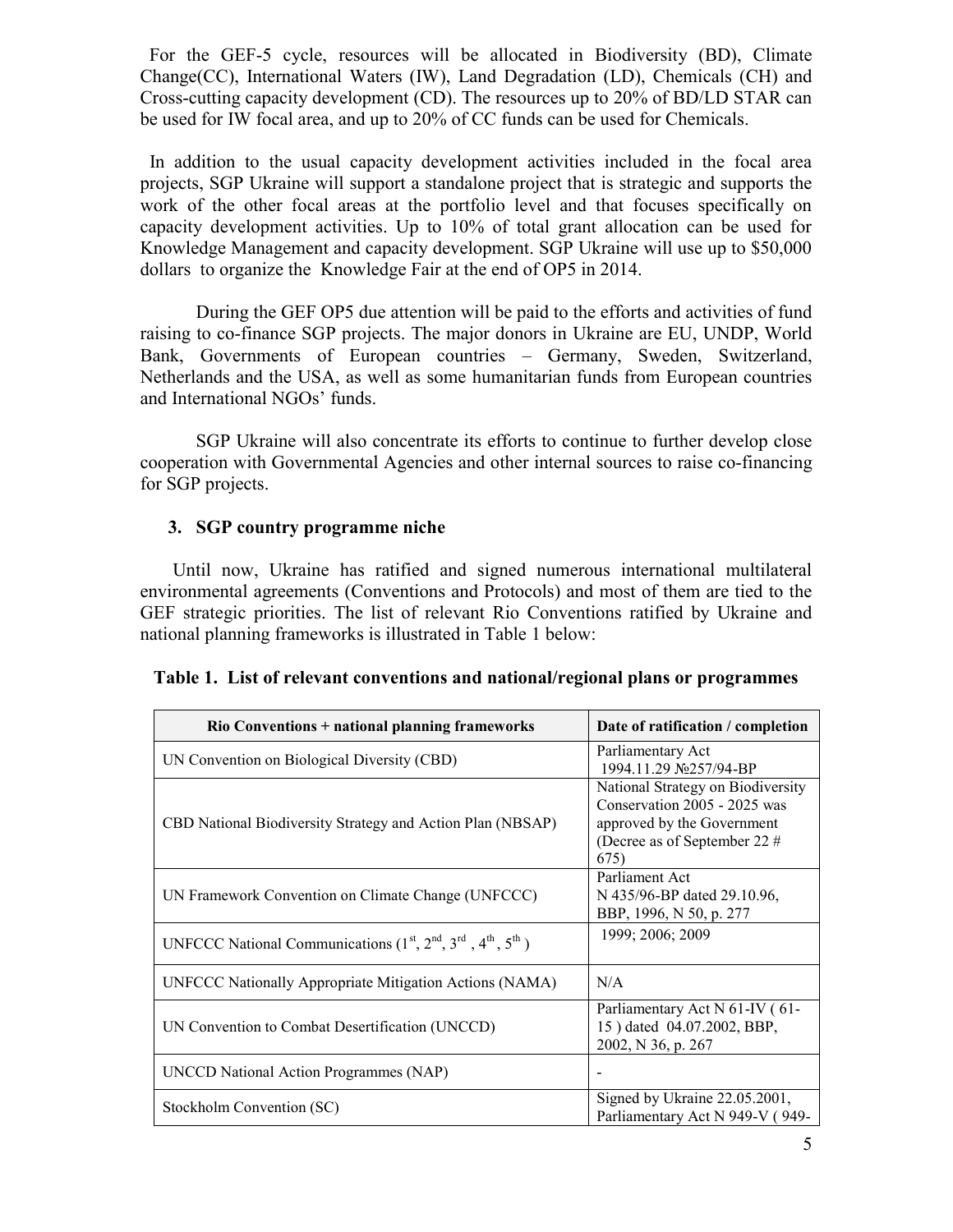|                                                                             | 16) dated 18.04.2007, BBP,<br>2007, N 30, p. 396                                                                                                                                                                           |
|-----------------------------------------------------------------------------|----------------------------------------------------------------------------------------------------------------------------------------------------------------------------------------------------------------------------|
| SC National Implementation Plan (NIP)                                       | Transmission pending                                                                                                                                                                                                       |
| World Bank Poverty Reduction Strategy Paper (PRSP)                          | Country Partnership Strategy<br>(CPS) for Ukraine covering the<br>period of 2008-2011 (Endorsed<br>by the World Bank's Board of<br>Executive Directors on 06-12-<br>2007<br>The CPS 2012-2016 is under<br>open discussion. |
| <b>GEF National Capacity Self-Assessment (NCSA)</b>                         | $01.09.2004 - 30.12.2007$                                                                                                                                                                                                  |
| GEF-5 National Portfolio Formulation Exercise (NPFE)                        | N/A                                                                                                                                                                                                                        |
| Strategic Action Programmes (SAPs) for shared international<br>water-bodies | Strategic Action Programme for<br>the Dnipro Basin and<br><b>Implementation Mechanisms</b><br>developed in 2007                                                                                                            |

It should be mentioned that according to the Ukrainian legislation, international agreements have supreme legal force and become constituent of the country"s legal system. The norms stipulated in the international agreements are subject to immediate execution and need to be specified in the national legislation of Ukraine.

**3.1** The coming four years of the SGP during the GEF  $5<sup>th</sup>$  Operational Phase, will be a continuation of the ongoing modality and operational approach that has been refined and consistently improved over the last year in Ukraine.

The main focal areas of the SGP in Ukraine in GEF  $5<sup>th</sup>$  Operational Phase are climate change, conservation of biodiversity, protection of international waters, reduction of the impact of persistent organic pollutants and prevention of land degradation.

# **Biodiversity.**

The overall goal of the GEF in the biodiversity focal area during GEF-5 is "the conservation and sustainable use of biodiversity and the maintenance of ecosystem goods and services". In order to achieve this goal, the SGP will contribute to BD Strategic Priority 1 to (a) Improve the sustainability of protected area systems; and BD Strategic Priority 2 to (b) Mainstream biodiversity conservation and sustainable use into production landscapes/seascapes and sectors.

In the area of agrobiodiversity and production landscapes, the SGP will continue to support indigenous peoples and local communities as the champions and local stewards of agrobiodiversity. In this light, SGP will continue to develop partnerships with other UN programmes in support of small producer organizations such as the UNDP Green Commodities facility, the Progreso Network, the UNCTAD Biotrade initiative, the International Union of Biotrade, and a number of others. Similarly, a new will bringing together a broad network of local communities, scientists, and policy researchers to work together for agricultural systems, climate resilience with lower carbon and ecological footprints.

# **Climate Change**.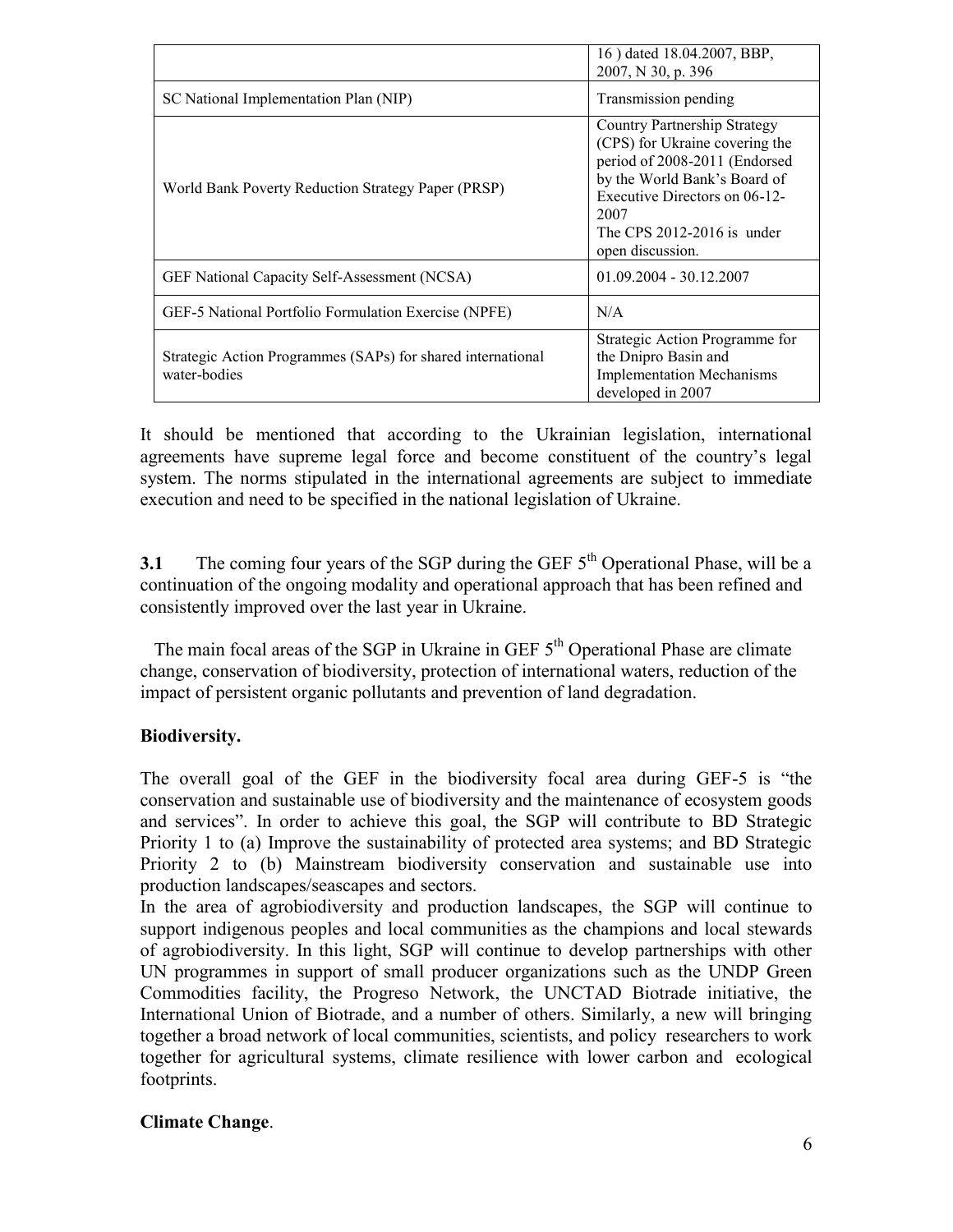The overall goal of the GEF in climate change focal area is to support developing countries and countries with economies in transition toward a low-carbon development path.

The efforts in promoting the demonstration, deployment and transfer of innovative lowcarbon technologies will be stepped up in GEF-5 with the emphasis on the significant long-term emissions reduction and taking into account the priorities of the countries. The GEF support is expected to play a catalytic role in transferring new cutting edge technologies and know how to developing countries. SGP work with the communities focusing on testing and promoting innovative technologies is critical in this context. These interventions, often innovative and risky, take more time and effort, but play a catalytic role reducing barriers and creating conditions for up scaling of successful solutions. In addition, they help communities to reduce GHGs and access energy through projects focusing on the use of renewable energy technologies such as micro-hydro, wind, biomass, biodigesters, and solar energy.

During GEF-5 the support for sustainable transport will continue to build upon existing portfolio with expanded scope to include integrated approach to promoting low carbon development. The GEF-5 interventions will include land use and transport planning, energy efficiency improvements and non-motorized transport, among others. At the community level SGP will build on its existing portfolio focusing on non-motorized transport and low-carbon transport innovations and to upscale and replicate viable ideas that can receive support of investors and governments.

According to GEF-5 climate change strategy, greater attention will be given to measuring and quantifying global environmental benefits of the proposed interventions, which should also deliver maximum local benefits. In this regard, SGP will focus on building capacity of the communities for participatory monitoring and accounting of GHG emissions. Furthermore, development of these capacities would empower the communities and allow them to benefit from national and global emission reduction schemes such as REDD+, CDM, voluntary carbon trade and others.

In the climate change focal area, SGP will work to promote the demonstration, development and transfer of low carbon technologies and transport at the community level with the aim of developing low carbon climate resilient communities. In partnership with other GEF and non-GEF initiatives, SGP will empower communities to scale up successful models by forging partnerships with the private and public sector, as well as with other development partners. Building on several successful pilots, SGP will support the conservation and enhancement of carbon stocks through sustainable land use and forest management at the community level by increasing the area managed in accordance with sustainable and climate resilient practices. The objectives for 5th Operational Phase (OP5) in Climate Change Focal Area are formulated as follows:

- Promote the demonstration, development and transfer of low carbon technologies at the community level;
- Promote and support energy efficient, low carbon transport at the community level;
- Support the conservation and enhancement of carbon stocks through sustainable management and climate proofing of land use, land use change and forestry.

#### **International Waters.**

The goal of the International Waters focal area is promotion of collective management for transboundary water system and subsequent implementation of the full range of policy, legal, and institutional reforms and investments contributing to sustainable use and maintenance of ecosystem services.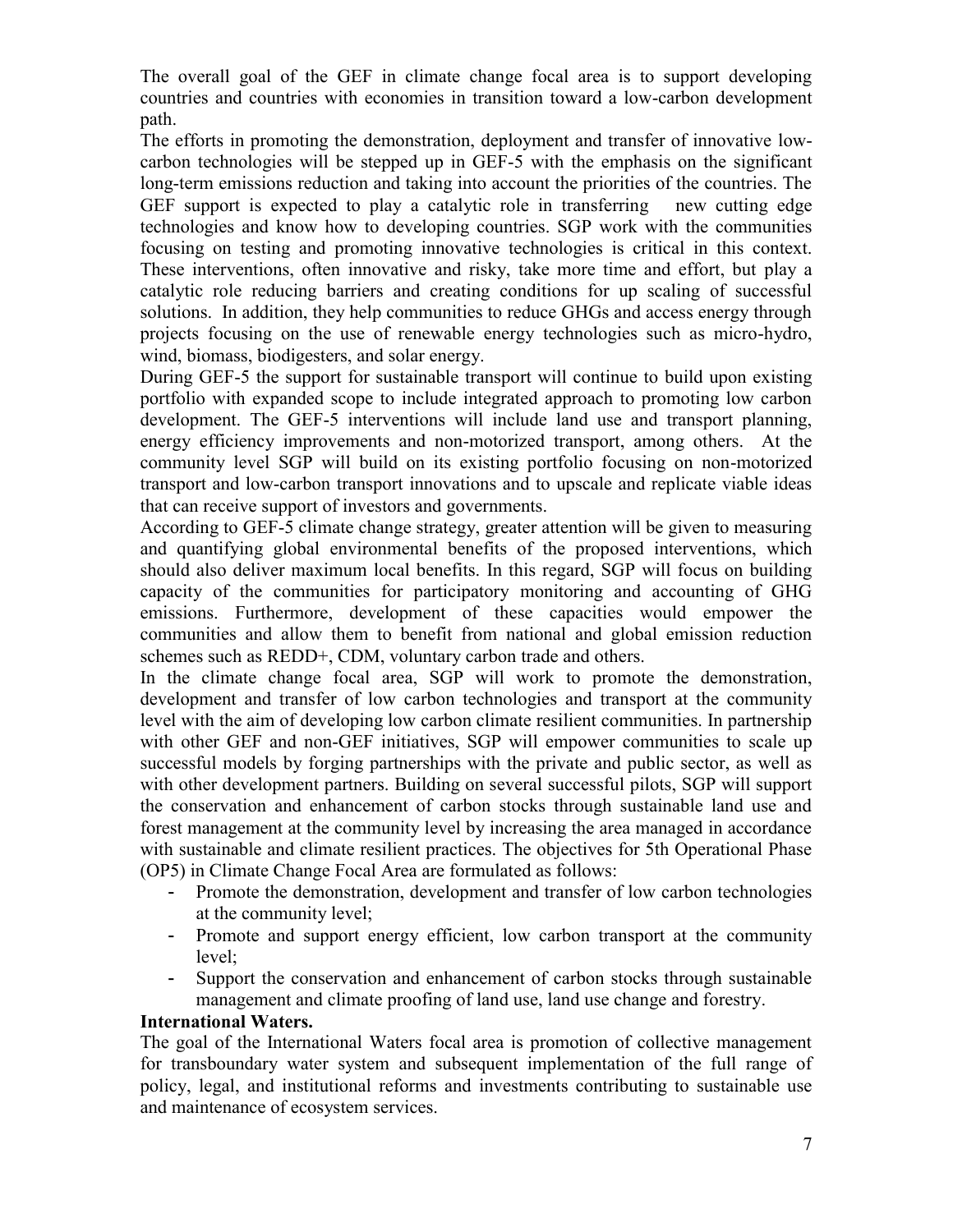The GEF IW Operational Strategy contains two main objectives set for the IW focal area, inter alia:

- To foster international, multi-country cooperation on priority transboundary water concerns through more comprehensive, ecosystem-based approaches to management; and
- To play catalytic role in addressing transboundary water concerns by assisting countries to utilize the full range of technical assistance, economic, financial, regulatory and institutional forms that are needed, including active leveraging of co-financing.

The GEF SGP makes a unique contribution to GEF IW focal area, and fills in the gap left by the mainly inter-governmental process of GEF full-sized projects. This approach requires consistent and strong collaboration between SGP and GEF full-sized projects and other regional institutions or organizations as well as coordinated efforts among SGP country programmes.

SGP and full-sized IW projects partnerships can contribute to achieving greater impacts that surpasses the total of the two initiatives working separately due to the complementary roles they play. It therefore requires both SGP and FSPs to work together very closely.

SGP has a rationale to work with small NGOs and local communities, and actions are taken on the ground by local communities, while addressing transboundary water issues requiring coordination of activities beyond national boundaries.

SGP IW actions will be focused, regional, and coordinated. It will fill in the gaps left by full-sized projects, support the implementation of SAPs, and use TDA as scientific foundations for actions. It will use full-sized projects for scientific/technical support and as a mechanism for upscaling/replication. SGP will focus its funding and activities in sites and issues identified by TDA and undertaking actions agreed by SAP. SGP projects must have regional considerations, meaning addressing issues identified as regional priorities and provide inputs to regional scientific studies and decision-making. Activities of SGP must be coordinated, through regional projects or initiatives, and grantees should be networked in parallel with regional inter-governmental forum.

As such, grant proposals should state the linkages with larger IW projects and initiatives, and clearly state which regional priorities the projects are intended to achieve.

# **Land Degradation.**

The goal of the land degradation focal area is to contribute to arresting and reversing current global trends in land degradation, specially desertification and deforestation. The GEF Land Degradation strategy will promote system-wide change necessary to control the increasing severity and extent of land degradation. Investing in Sustainable Land Management (SLM) to control and prevent land degradation in the wider landscape is an essential and cost-effective way to deliver multiple global environmental benefits related to ecosystem functions.

The focus will be on three production systems. The identified systems in OP5 are agricultural, rangelands and forest based landscapes. The approach will encompass collaborative adaptive management principles (ACM) in which communities will be experimenting and innovating new methodologies leading to increased application of adaptive management tools for SLM. The strategy will also pursue improved community‐level actions and practices, and reduced negative impacts on agro and forest ecosystems. In addition, the realization of ecosystem services will be demonstrated on how to sustain their functionality.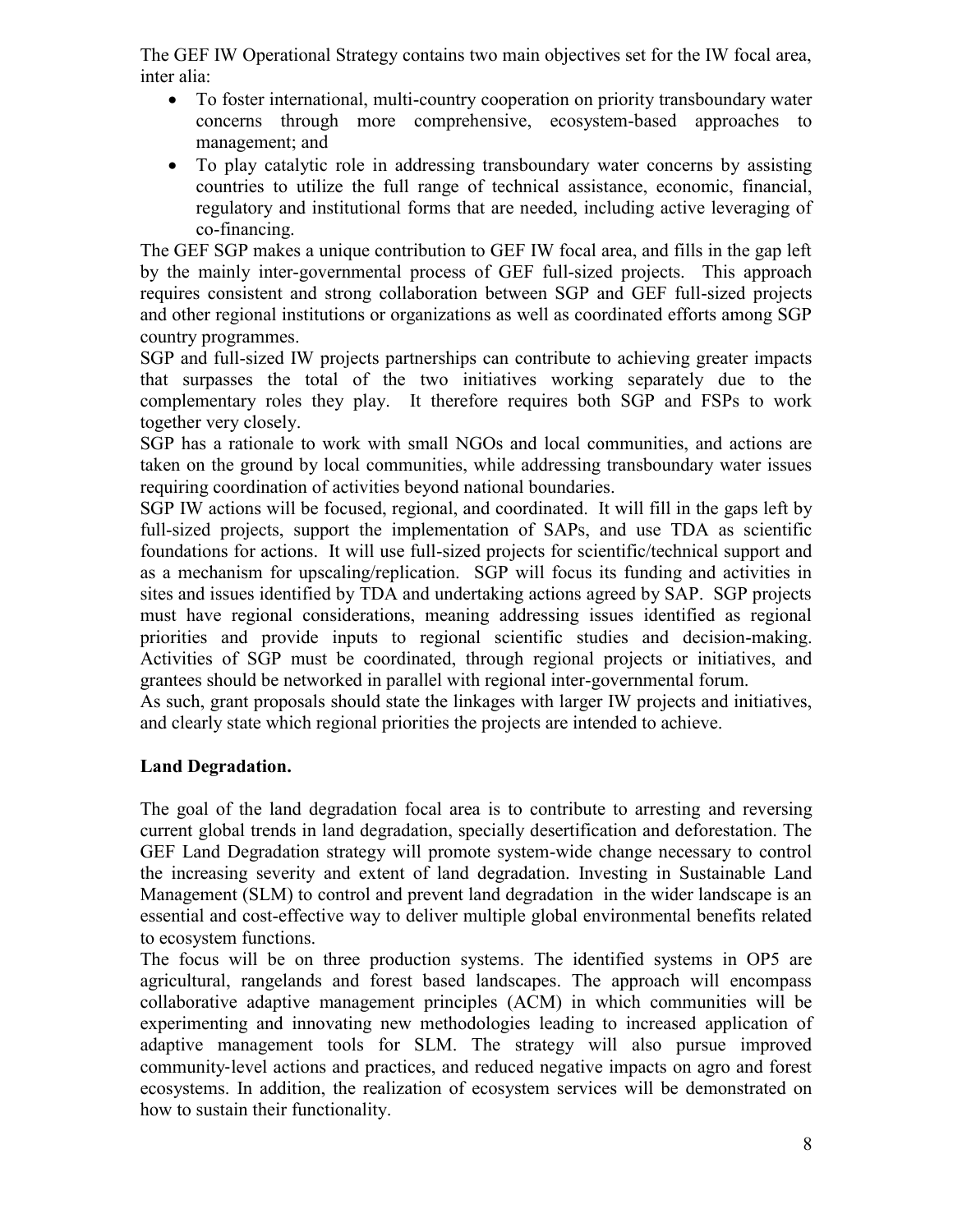Implementation of landscape and integrated and joint management approaches should be pursued with a primary role of barrier removals for sustainable management of crops and livestock systems and forests. Emphasize should be put on competing land use systems with a view to reduce land cover and invigorate ecosystems dynamics. Community-based models of sustainable forestry management will be developed, and tested while pursuing livelihoods. These will be linked to carbon sequestration for possible up scaling and replication where appropriate; and to reduce GHG emissions from deforestation and forest degradation to enhance carbon sinks from land use, land use change, and forestry activities. Where successful, efforts should be geared towards up‐scaling and replication of good practices and lessons.

The indicative activities can be divided into two facets: Those that address agricultural landscapes and those focusing in rangelands. Agricultural activities shall include: crop diversification, crop rotation, management of agricultural wastes, improved tillage practices, agro forestry, natural resources based conflicts resolutions, fire management, water harvesting and ground water recharge, small scale irrigation schemes, working and living conditions of farmers, consumer health and safety projects. Conversely, rangelands typical projects will include: strengthening traditional rangelands management systems, measures that improve soil and water conservations, conservation of biological resources (in situ), livestock management targeting pastoral herd health, and grazing management as well as weed control.

#### **Chemicals.**

The GEF-5 Strategy for Chemicals sets to consolidate the Persistent Organic Pollutants (POPs) and ozone layer depletion focal areas, as well as to broaden the scope of the GEF"s engagement with the sound management of chemicals and to initiate work on mercury.

The goal of the GEF through its Chemicals programme is to promote the sound management of chemicals throughout their life-cycle in ways that lead to the minimization of significant adverse effects on human health and the global environment. This goal is aligned with other internationally agreed goals and objectives, including those of the SAICM, the global chemicals strategy that provides a voluntary policy framework for achieving such a goal. Some funding for the objectives and activities of the SAICM that contribute to global environmental benefits, beyond POPs, would ensure that the GEF can fully maximise the delivery of global environmental benefits from sound chemicals management activities.

# **SGP Priority Chemical Activities.**

Chemicals focal area require high technical knowledge and capacity related to the characteristics of chemicals, their uses, and methods to prevent, reduce, and dispose of the chemicals. Particularly, a number of the POPs under the Stockholm Convention have been banned for production, hence the residual use and existence in the environment at the community level may not be easily visible, except the illegal use of some banned pesticides. Currently, SGP portfolio has proved to be effective in the following types of activities:

- Promote environmentally friendly waste management to avoid open burning of waste to avoid unintentional releases of POPs;
- Identify, manage and dispose obsolete community pesticide stockpiles;
- Promote organic and sustainable agriculture to avoid illegal community uses of POPs pesticides and reduce land degradation;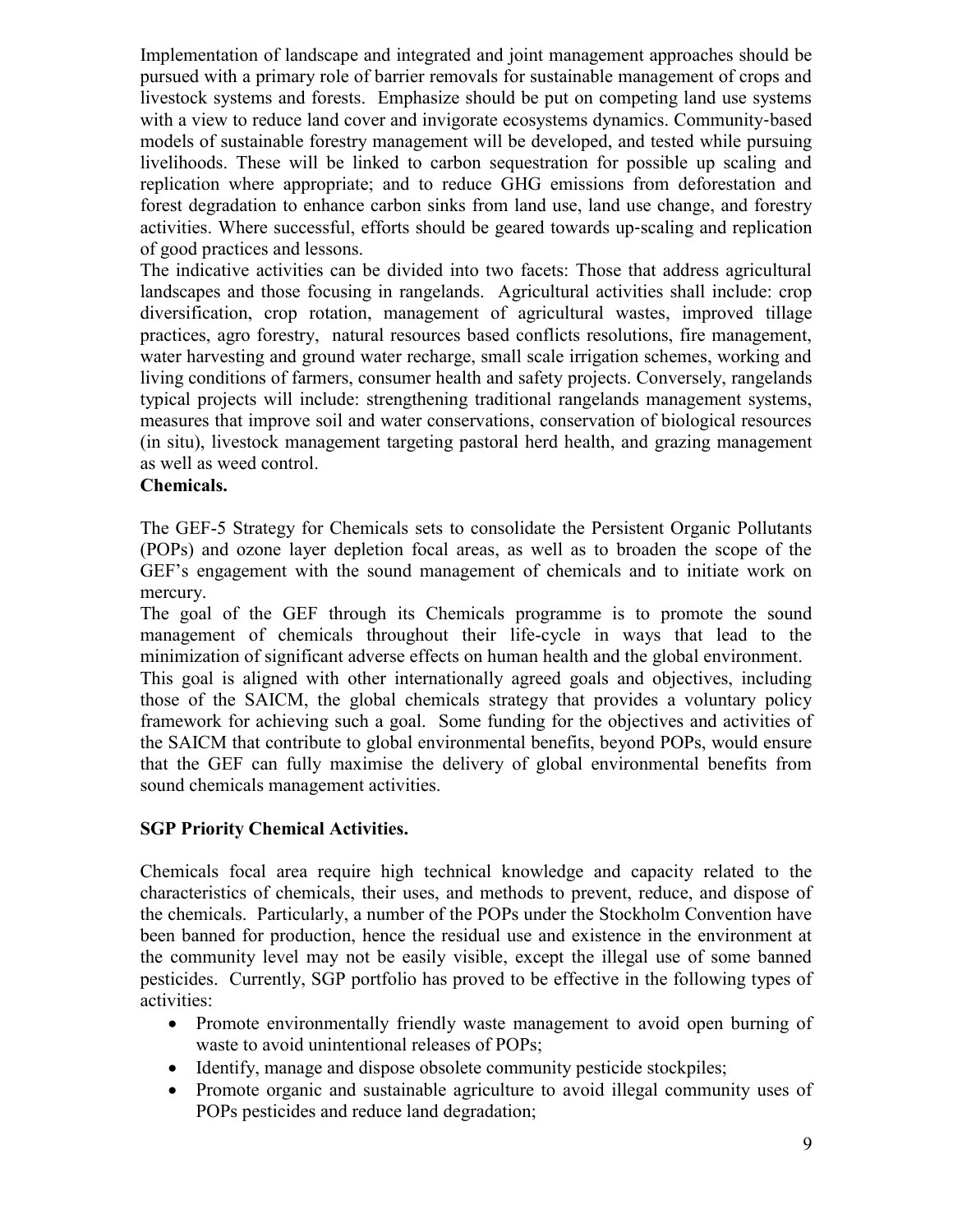- Elimination, handling and environmentally sound disposal of PCB
- Improve communities' awareness and understanding of POPs toxicity and impact on human and ecological health;
- Develop civil society organizations (CSOs) and communities capacity addressing POPs.

# **Cross –cutting Capacity Development.**

One of the most important objectives of SGP country programs is to help build the capacity of the civil society to engage and respond to key environmental challenges. Given that capacity is frequently limited among the target communities of SGP, support for capacity development is critical for SGP.

SGP is one of the main contributors of the GEF"s support for capacity development. During GEF 5 SGP support for capacity development will focus on promoting the engagement of the civil society in consultative processes; generating access and use of information and knowledge; supporting participatory processes in policy and legislation development; raising awareness and support for the implementation of convention guidelines; and monitoring and evaluating environmental impacts and trends.

GEF/SGP will aim to go along with global GEF/SGP strategic directions and guidelines on the broad terms while also complying with country"s main environmental goals and action plans.

The GEF/SGP Ukraine will support the following types of interventions: demonstration aimed to achieve measurable improvements in the state of globally important environment, while helping to generate income and create employment in rural areas; capacity building to improve organizational skills and institutional mechanisms in designing, implementation and monitoring of policies, plans, and projects; targeted research, monitoring and evaluation; policy dialogue and information dissemination as well as raising awareness among critical stakeholders. Emphasis will be placed on the projects that address both the GEF criteria, national environmental priorities and community needs, and provides clear and measurable outputs after the project is finished.

The priority will be given to the projects that are multi-functional and involve as many components as possible.

Projects should aim to seek one to one co-financing in order to show the applicants interest and commitment to the project and for project sustainability and ownership. For the same purpose, activities that link environmental issues and income generation or cost saving and also improve livelihoods will be given special emphasis. In four years the following tangible results within the GEF/SGP program and CSOs should be reached in Ukraine:

> Measurable benefits for the global environment in the named focal GEF areas through implementing local projects;

- Diversity of projects' outputs to fit well with the national priorities and GEF criteria in the area of environment and sustainability;
- Substantially strengthened technical capacity of CSOs in project design and implementation, their improved coordination with government stakeholders when discussing important decisions and policies in the area of environment and sustainable development;
- Co-financing for the issued projects ensured at  $100:100$ ,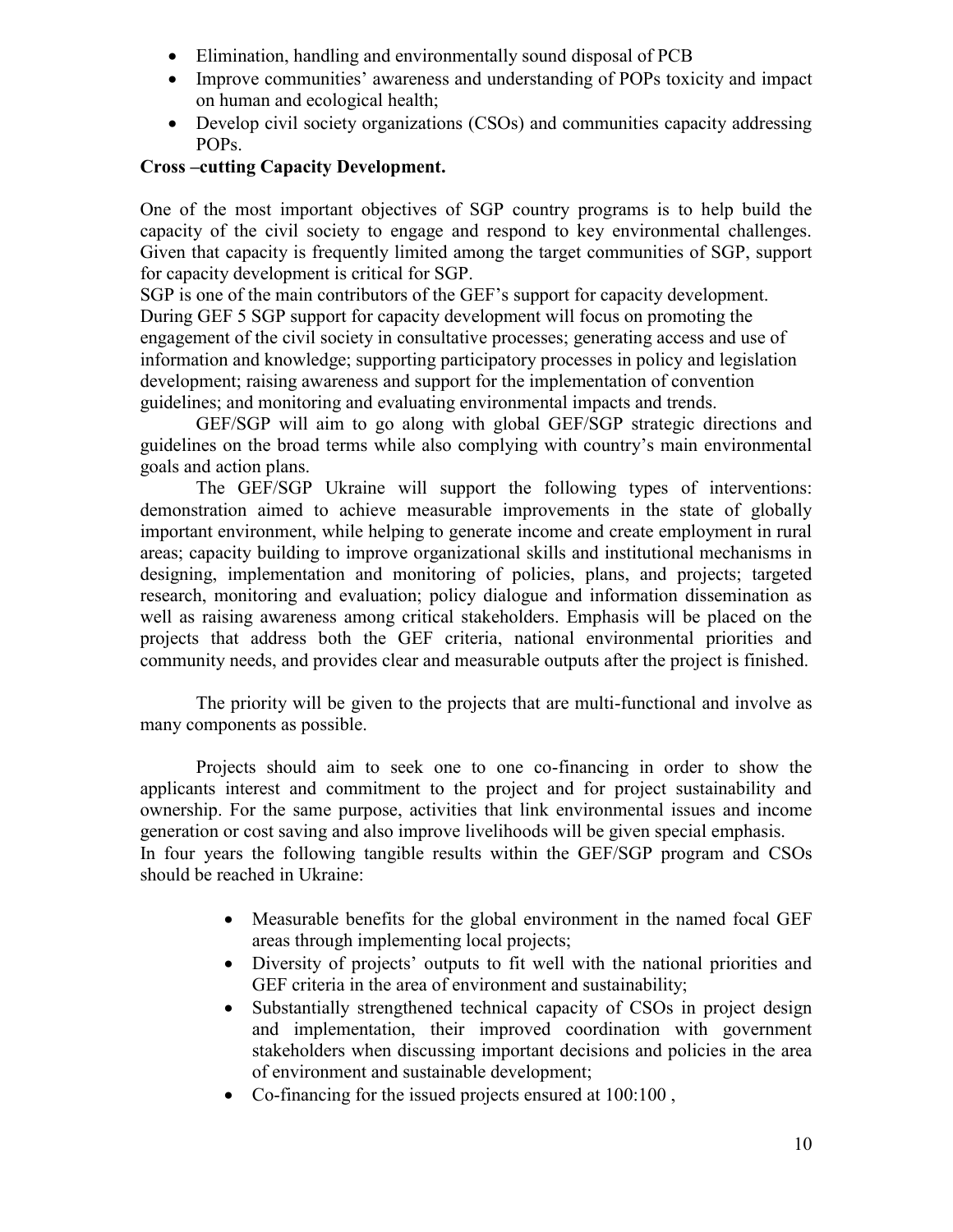- High GEF-SGP"s visibility and popularity achieved through funding good project proposals, disseminating results and well - planed communication and outreach strategies;
- Fast and efficient system for project clearance, monitoring and evaluation in place;
- The basis for long-term program sustainability established and every effort made to achieve projects' sustainability.

In the GEF 5th Operational Phase, SGP Ukraine will reflect country"s priorities for community-driven approaches to addressing global environmental issues. The CPS considers and integrates the relevant data from NEAP for Ukraine for the period to 2015, SAP for the Dniper river basin, National Implementation Plans for the five Conventions supported by the GEF and other national communications to the conventions plus results from NCSAs.

National priorities are also reflected through the constitution of the NSC, which guides implementation of the SGP in Ukraine. NSC members are leading national government and civil society representatives, who provide strategic guidance and oversight for the programme, and ensure its focus on and coherence with national priorities as they apply to and are relevant for community-level needs and priorities.

SGP Ukraine will use OP5 resources to support implementation of national priorities in relation to GEF-5 strategic directions and help the country achieve the objectives of the global conventions. In OP5, the programme will coordinate the activities of CSOs that help to achieve the programme objectives in conformity with the CPS and the SGP OP5 project document. Moreover, the country programme will continue assisting CSOs (particularly CBOs) in project development and formulation, and facilitate their access to resources of SGP and it's partners.

In OP5, the SGP country programme niche is to support the community-based environmental/social initiatives and activities called to improve people's well-being and livelihoods proposed by local communities/CBOs and CSOs within the scope of the GEF thematic areas. SGP Ukraine will concentrate on providing viable alternatives to the existing economic and cultural practices of communities that lead to overexploitation of natural resources and contribute to climate change. While these activities are expected to have economic effect and address poverty and unemployment, SGP Ukraine will give priority to the vulnerable groups for their involvement in projects funded by the programme. Therefore, through support of these projects, SGP Ukraine will also contribute to the achievement of the country"s Millennium Development Goals.

In view of the aforementioned, the Objective of SGP country programme in Ukraine is to:

Enhance local capacity for addressing global environmental issues through communitybased approaches and actions.

Table 2 below, details the target OP5 global objectives of the SGP in relation to the national priorities and the country programme niche for grant-making.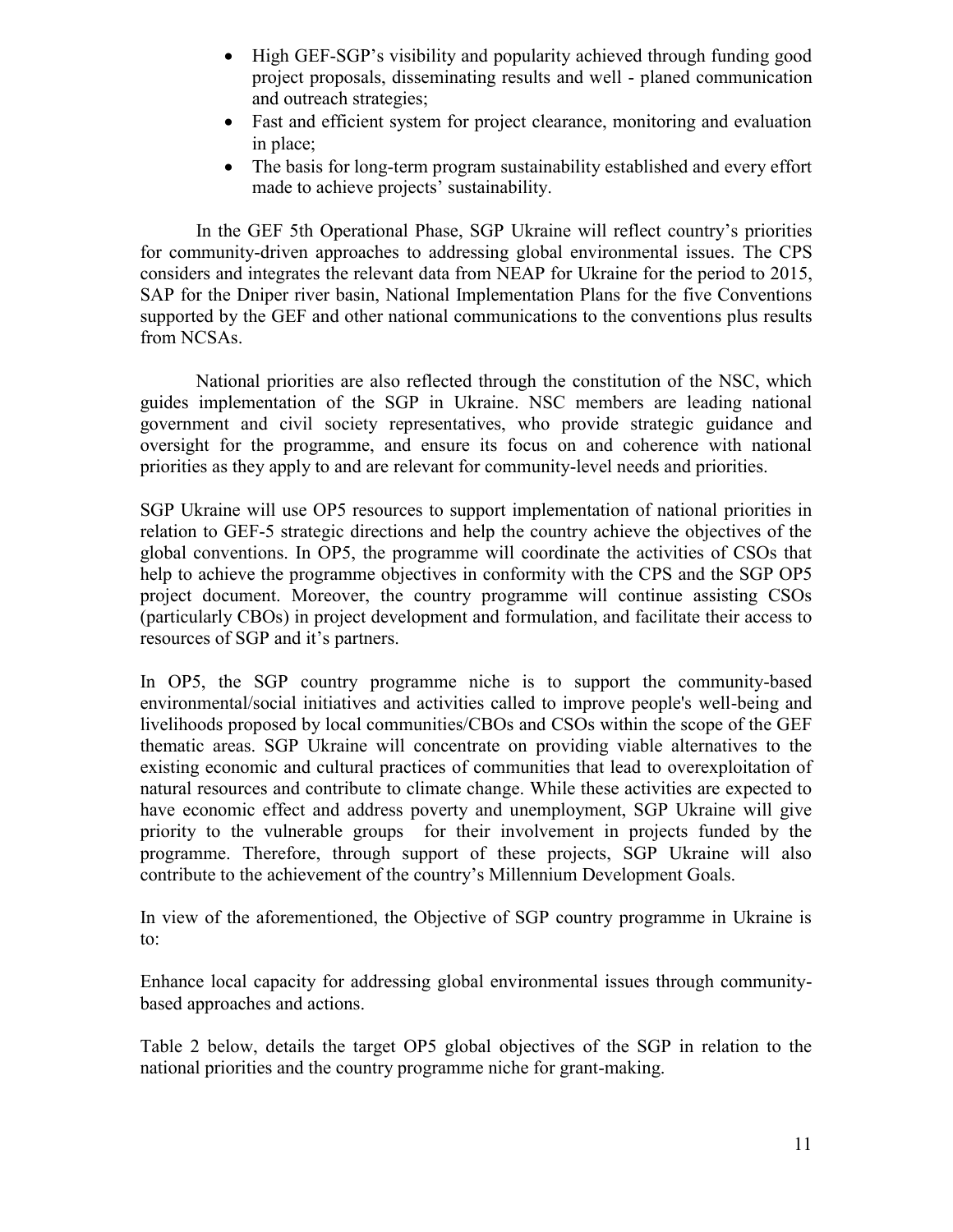| <b>OP5</b> project objectives                                                                                                                                                                         | <b>National priorities</b>                                                                                                                                                                                                                                                                                                                                                                                                                                                                                                                                                                          | <b>SGP</b> niche                                                                                                                                                                                                                                                                                                                                                                                                                  |
|-------------------------------------------------------------------------------------------------------------------------------------------------------------------------------------------------------|-----------------------------------------------------------------------------------------------------------------------------------------------------------------------------------------------------------------------------------------------------------------------------------------------------------------------------------------------------------------------------------------------------------------------------------------------------------------------------------------------------------------------------------------------------------------------------------------------------|-----------------------------------------------------------------------------------------------------------------------------------------------------------------------------------------------------------------------------------------------------------------------------------------------------------------------------------------------------------------------------------------------------------------------------------|
| SGP OP5 Immediate Objective 1:<br>Improve sustainability of protected<br>areas and indigenous and community<br>conservation areas through<br>community-based actions.                                 | - Improvement of SPA<br>management system in line with<br>modern approaches and principles<br>from the prospective of<br>biodiversity and valuable<br>ecosystems representation,<br>creation of new protected areas,<br>including protected biosphere<br>areas:<br>- Enlargement of PAs network;<br>- Introducing models of the<br>mutually beneficial cooperation<br>between humans and nature<br>combining sustainable social-<br>economic development of<br>respective areas and efficient<br>protection of nature;<br>- Promote the sustainable use of<br>biodiversity by local<br>communities. | - Elaboration and<br>implementation of practical<br>models on community-<br>based and collaborative PA<br>management arrangements<br>to maximize biodiversity<br>conservation and in parallel<br>increase revenue of local<br>people;<br>- Awareness raising and<br>education at the community<br>level regarding biodiversity<br>conservation and<br>biodiversity-friendly<br>practices that imply<br>benefits for local people. |
| SGP OP5 Immediate Objective 2:<br>Mainstream biodiversity<br>conservation and sustainable use into<br>production landscapes, seascapes and<br>sectors through community<br>initiatives and actions.   | To conserve biodiversity through<br>improving the effectiveness and<br>sustainable use of production<br>landscapes.                                                                                                                                                                                                                                                                                                                                                                                                                                                                                 | - To involve NGOs and<br>CBOs in friendly<br>practices in production<br>landscapes, through<br>measures such as organic<br>certification for<br>community level and<br>small-scale producers of<br>biodiversity-based<br>products; improved<br>community-based<br>resource use of non-<br>timber forest products.                                                                                                                 |
| SGP OP5 Immediate Objective 3:<br>Promote the demonstration,<br>development and transfer of low<br>carbon technologies at the<br>community level                                                      | Development and adoption<br>innovative technologies in non-<br>traditional and renewable energy<br>(hydroelectric power, wind and<br>solar energy, biomass,<br>phytomass).                                                                                                                                                                                                                                                                                                                                                                                                                          | - To work at community<br>level to implement<br>innovations in alternative<br>and renewable energy<br>(hydroelectric power,<br>wind and solar energy,<br>heat pump systems wood<br>biomass, phytomass).                                                                                                                                                                                                                           |
| <b>SGP OP5 Immediate Objective 4:</b><br>Promote and support energy<br>efficient, low carbon transport at the<br>community level                                                                      | Promote and support energy<br>efficient, low carbon transport.                                                                                                                                                                                                                                                                                                                                                                                                                                                                                                                                      | - To work at the<br>community level to<br>promote and support<br>energy efficient, low<br>carbon transport at the<br>community level.                                                                                                                                                                                                                                                                                             |
| SGP OP5 Immediate Objective 5:<br>Support the conservation and<br>enhancement of carbon stocks<br>through sustainable management and<br>climate proofing of land use, land use<br>change and forestry | - Restoration of degraded forests,<br>afforestation and reducing the<br>volumes of deforestation,<br>sustaining soil CO <sub>2</sub> content and<br>ensuring its increase;<br>- Promote integrated natural<br>resource management and<br>sustainable land use/management                                                                                                                                                                                                                                                                                                                            | - Support community and<br>civil society driven<br>initiatives such as<br>community-forestry, and<br>the restoration of<br>degraded lands through<br>afforestation and other<br>measures;                                                                                                                                                                                                                                         |

# **Table 2. Consistency with national priorities**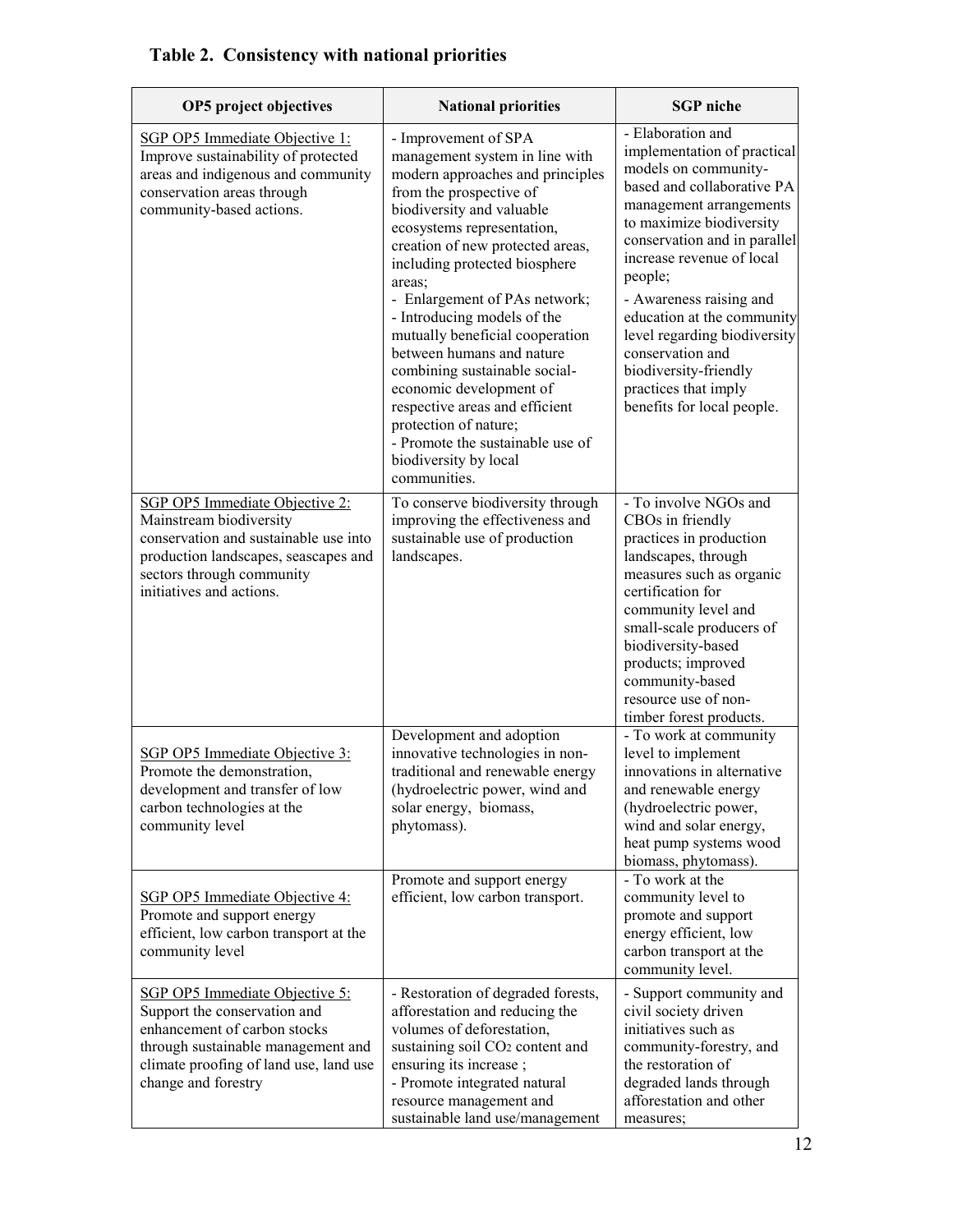| <b>OP5</b> project objectives                                                                                                                                                                                   | <b>National priorities</b>                                                                                                                                                                                                                                                                                                                                                                                           | <b>SGP</b> niche                                                                                                                                                                                                                                                                                                                                                                          |
|-----------------------------------------------------------------------------------------------------------------------------------------------------------------------------------------------------------------|----------------------------------------------------------------------------------------------------------------------------------------------------------------------------------------------------------------------------------------------------------------------------------------------------------------------------------------------------------------------------------------------------------------------|-------------------------------------------------------------------------------------------------------------------------------------------------------------------------------------------------------------------------------------------------------------------------------------------------------------------------------------------------------------------------------------------|
|                                                                                                                                                                                                                 | practices to prevent land<br>degradation;<br>- Develop the system of<br>sustainable management of forest<br>ecosystems, including the global<br>environmental issues;<br>- Promotion of afforestation and<br>reforestation projects under the<br>$CDM$ ;<br>- Introduction of pilot project on<br>the fight against pests and fire<br>prevention in the most vulnerable<br>forests as a result of climate<br>change. | - Assist in developing the<br>capacity of NGOs, CBOs<br>and community-level<br>stakeholders to address<br>land use, land use change<br>and forestry issues<br>through sharing of best<br>practices and lessons<br>learnt;                                                                                                                                                                 |
| SGP OP5 Immediate Objective 6:<br>Maintain or improve flow of agro-<br>ecosystem and forest ecosystem<br>services to sustain livelihoods of<br>local communities                                                | Agriculture based on<br>environmentally safe methods and<br>technologies especially on and<br>around Specially protected<br>territories (SPT) of International<br>and Local importance.                                                                                                                                                                                                                              | - To support CBOs/NGOs<br>initiatives aimed at the<br>development of organic<br>agriculture especially on<br>and around Specially<br>protected territories (SPT)<br>of International and Local<br>importance;                                                                                                                                                                             |
| SGP OP5 Immediate Objective 8:<br>Support transboundary water body<br>management with community-based<br>initiatives                                                                                            | Improvement of public awareness<br>and participation in the water<br>sector management process<br>(planning and management of<br>water resources on the national<br>and basin management levels)<br>(NWP);<br>Development of basin<br>management plans for integrated<br>water resources management<br>(NWP).                                                                                                        | - Support community-level<br>actions and civil society<br>initiatives that address<br>important issues such as the<br>reduction of nutrient flows<br>and land-based pollution to<br>transboundary river<br>systems/water bodies;<br>- Support knowledge<br>management and capacity<br>development of<br>stakeholders in sustainable<br>transboundary water body/<br>watershed management. |
| SGP OP5 Immediate Objective 9:<br>Promote and support phase out of<br>POPs and chemicals of global<br>concern at community level                                                                                | 1. Further reduction of POPs<br>releases through the use of the<br>best available techniques and the<br>best environmental practices at<br>the existing sources of releases<br>controlled by the Stockholm<br>Convention.<br>2. Involvement of the public in<br>decision making related to the<br>management of POPs.                                                                                                | 1. To work at the<br>community level to<br>further reduction of POPs<br>releases through the use<br>of the best available<br>techniques and the best<br>environmental practices at<br>the existing sources of<br>releases controlled by the<br>Stockholm Convention.<br>2. To involve CBOs and<br>NGOs in decision making<br>related to the management<br>of POPs.                        |
| SGP OP5 Immediate Objective 10:<br>Enhance and strengthen capacities of<br>CSOs (particularly community-based<br>organizations) to engage in<br>consultative processes, apply<br>knowledge management to ensure | Raising awareness of the national<br>obligations under the five GEF<br>convention and Kyoto Protocol,<br>public commitment to meet these<br>obligations.                                                                                                                                                                                                                                                             | - Support developing<br>capacities of the CSOs to<br>implement conventions<br>guidelines;<br>- Enhance capacities of                                                                                                                                                                                                                                                                      |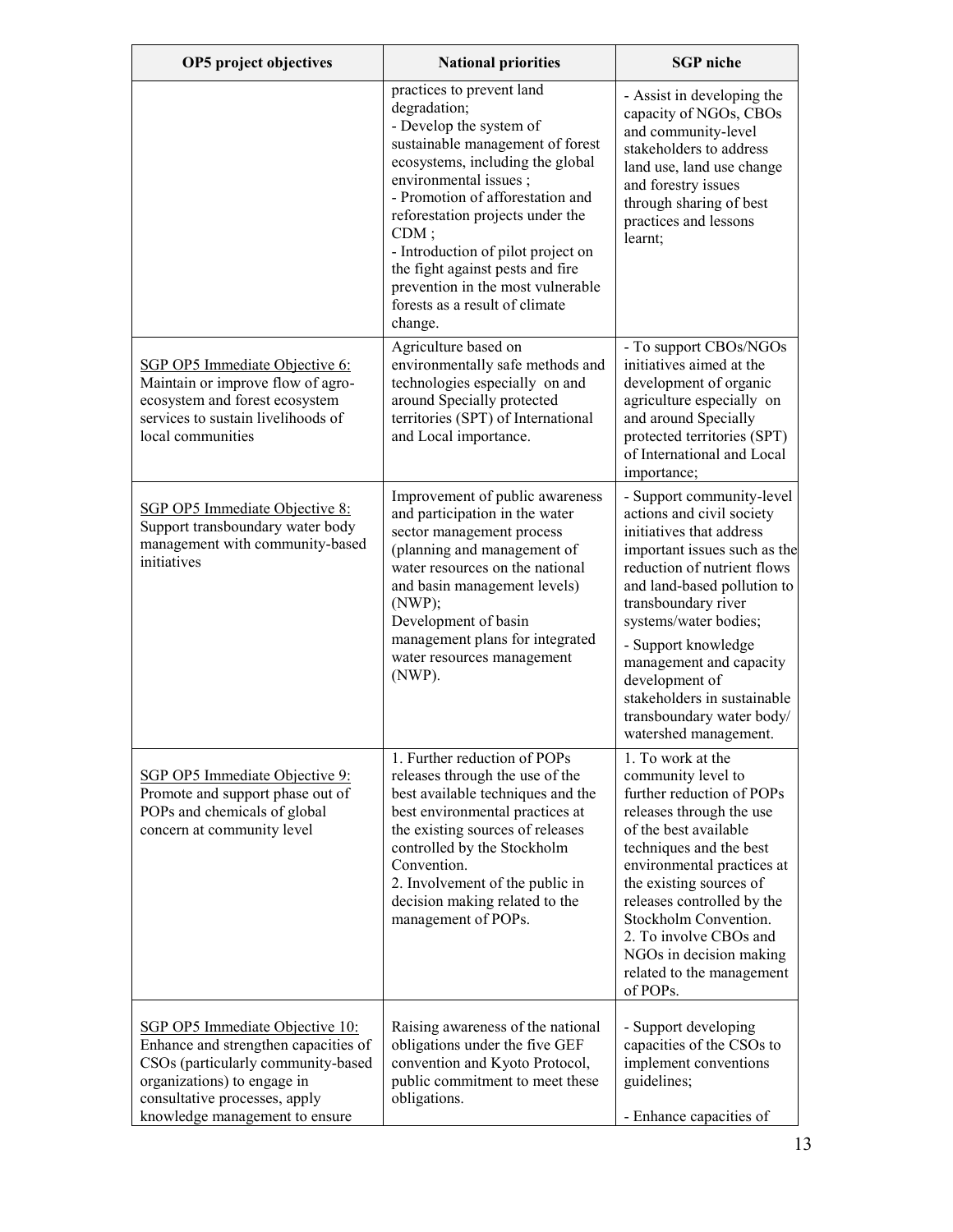|                                                                                                                                                                                                                          | CSOs, CBOs and other                                                                                                                                                                                                                                                                                                                                                                                               |
|--------------------------------------------------------------------------------------------------------------------------------------------------------------------------------------------------------------------------|--------------------------------------------------------------------------------------------------------------------------------------------------------------------------------------------------------------------------------------------------------------------------------------------------------------------------------------------------------------------------------------------------------------------|
|                                                                                                                                                                                                                          | community-level<br>stakeholders to address<br>environmental problems<br>through experiential<br>learning and knowledge<br>sharing;                                                                                                                                                                                                                                                                                 |
|                                                                                                                                                                                                                          | - To work with the<br>CBOs/NGOs to enhance<br>and strengthen their<br>capacities to monitor and<br>evaluate environmental<br>impacts and trends during<br>the realization of SGP<br>projects, knowledge<br>management mechanisms,<br>including the SGP web-<br>site, work-shops, photo<br>stories, environmental<br>festivals, SGP Ukraine<br>network.<br>case studies, peer-to-peer<br>learning, mass-media, etc. |
| long-term perspective is to ensure<br>the sustainable growth of level<br>and quality of livelihoods and<br>gender equality as well as the<br>creation of conditions for the<br>further development of human<br>potential | - Diversify income-<br>generating opportunities;<br>- Increase capacity for<br>viable economic practices<br>- Improve livelihoods by<br>reduced cost or increased<br>income<br>- Open new employment<br>opportunities<br>- Enhance resilience to the<br>effects of climate change<br>- Promote equal involve-<br>ment of men and women                                                                             |
|                                                                                                                                                                                                                          | The main aim of the State in the                                                                                                                                                                                                                                                                                                                                                                                   |

#### 4. **Capacity development, poverty reduction and gender results for SGP**

The cross-cutting objective of the SGP will continue to be capacity development of CSOs, with priority for CBOs and local NGOs, through providing individual technical support and guidance on project proposal development and project implementation on continuous basis. This support is related to the development of project objectives, outputs and impact, development of effective, clear and detailed budget, accounting and reporting, support for specific project implementation issues, monitoring and evaluation of project results and impacts, establishing links among grantees to share experience and exchange knowledge, etc. In all capacity development approaches SGP Ukraine will ensure that capacity development activities are locally initiated and owned. GEF SGP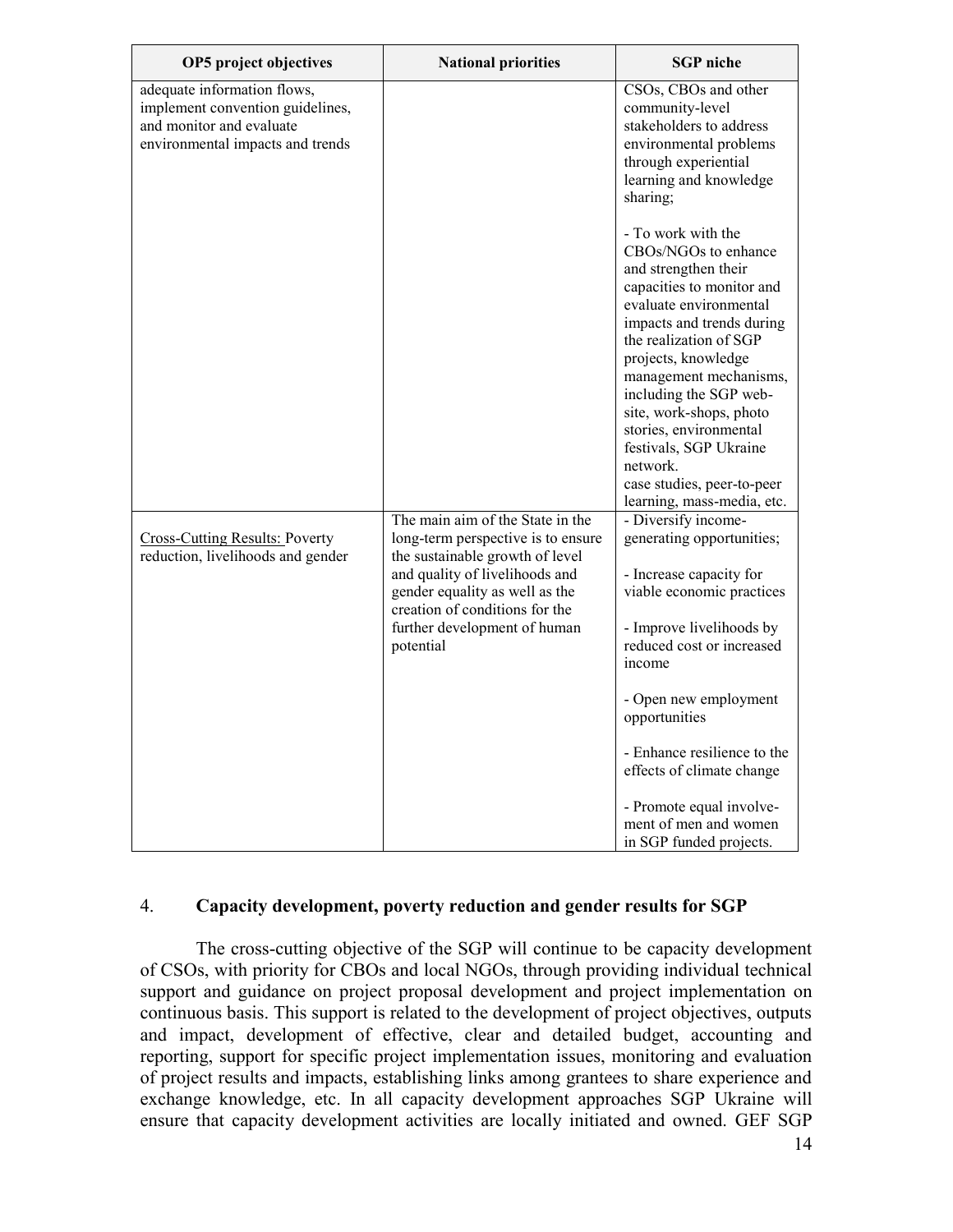Ukraine will build capacities of local stakeholders through the implementation of their environmental initiatives.

Involvement of the local people in project design, formulation and implementation stages will ensure strong ownership of the activities, and will result in direct socio-economic benefits.

Thus SGP Ukraine will seek development of income-generation activities in order to ensure sustainability of project results and will support markets development for environmental sound products and services produced during the planning and implementation of SGP Ukraine projects.

 The GEF SGP Ukraine will support project activities that have socio-economic benefits, i.e. will involve demonstration and/or investment activities, creating conditions for local and/or regional development thus contributing to environment-friendly community income-generation. These activities should lead to economic growth and should extend into a mechanism for nailing the poverty and unemployment.

GEF SGP in Ukraine is aware that could not eradicate the poverty as such, but it will certainly strive to motivate and support local activities leading to results such as creation and maintenance of partnerships for protection of global environment and sustainable income generation thus reducing poverty.

The GEF SGP in Ukraine will contribute to engaging government, institutions and individuals to promote "green" shift in economic thinking, investment and resource management at the local level.

 The GEF SGP projects can potentially contribute to economic recovery, decent job creation, and reduced threats of food, water, energy, ecosystem and climate crises, which have disproportionate impacts on the poor. Investing stimulus funds in such sectors as energy efficient technologies, renewable energy, public transport, sustainable agriculture, environmentally friendly tourism, and the sustainable management of natural resources including ecosystems and biodiversity, reflects the conviction that a green economy can create dynamic new industries, quality jobs, and income growth while mitigating and adapting to climate change and arresting biodiversity decline.

 This approach requires an increased ability from GEF SGP grantees to facilitate inclusive approaches in which farmers, especially the small-holder, women and the poor, can access skills training in organizational, business management, policy, advocacy and impact monitoring.

 On the other hand the Green Growth encourages the use of participatory assessments, designed to include the concerns of vulnerable members of society in the policy planning and implementation cycle. Adopting this approach allows Green Growth to work towards win-win solutions: promoting the more efficient use of natural resources in ways that foster opportunities for inclusive, sustainable development.

Poverty, by its nature, is a multidimensional phenomenon. This is why efforts to reduce poverty may not rely solely on economic policies, but also on complex and coordinated measures in several areas. Poverty in Ukraine is singled out as the major challenge affecting the most disadvantaged and vulnerable groups such as single-parent families with young children, rural women and pensioners.

The GEF/SGP will support the following types of interventions: demonstration aimed to achieve measurable improvements in the state of globally important environment, while helping to generate income and create employment in rural areas;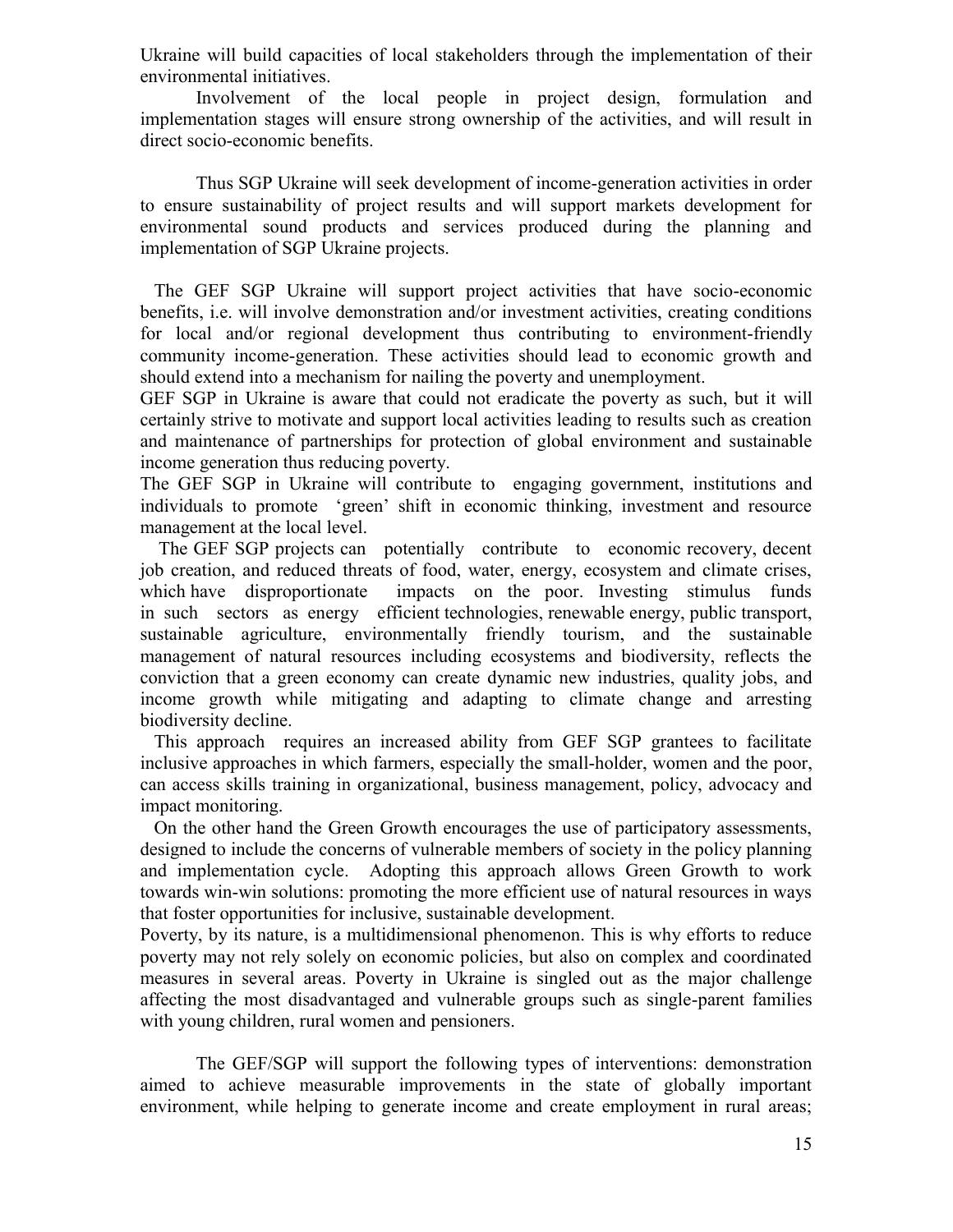capacity building to improve organizational skills and institutional mechanisms in designing, implementation and monitoring of policies, plans, and projects; targeted research, monitoring and evaluation; policy dialogue and information dissemination, and raising awareness among critical stakeholders. Emphasis will be placed on the projects that address both the GEF criteria, national environmental priorities and community needs, and provides clear and measurable outputs after the project is finished. The priority will be given to the projects that are multi-functional and involve as many components as possible.

SGP considers gender equality and women"s empowerment as essential elements to achieve sustainable development. Gender as one of mandatory cross-cutting requirements in the SGP Ukraine grant-making criteria is mainstreamed throughout the SGP portfolio of projects and incorporated within the project cycle.

The following measures will be taken by SGP Ukraine, concerning gender equality:

- Equal presentation of males and females in projects team and managers of the projects;
- Gender sensitive and gender balanced management of SGP Ukraine;
- Annual analyses of number of the projects headed by males and females with regard to project achievements, grant sum, ownership, quality of performance;
- Incorporation of sex desegregated data in updated application forms and examples of progress and final grantee reports;
- At least one-two projects should be initiated paying special attention to the needs or situation of men & women or/and address specific gender problems within governance, capacity–building, poverty reduction, etc.

# **5. OP5 country outcomes, indicators and activities**

| <b>Outcomes</b>                                                                                                                                                                                                                                                                                               | <b>Indicators</b>                                                                                                                                                                                                   | <b>Means</b> of<br>verification                                                                                                                                                             | <b>Activities</b>                                                                                                                                                                                                                                                                      |  |  |
|---------------------------------------------------------------------------------------------------------------------------------------------------------------------------------------------------------------------------------------------------------------------------------------------------------------|---------------------------------------------------------------------------------------------------------------------------------------------------------------------------------------------------------------------|---------------------------------------------------------------------------------------------------------------------------------------------------------------------------------------------|----------------------------------------------------------------------------------------------------------------------------------------------------------------------------------------------------------------------------------------------------------------------------------------|--|--|
|                                                                                                                                                                                                                                                                                                               | SGP OP5 Immediate Objective 1: Improve sustainability of protected areas and indigenous and<br>community conservation areas (ICCAs) through community-based actions                                                 |                                                                                                                                                                                             |                                                                                                                                                                                                                                                                                        |  |  |
| SGP BD Outcome 1.1:<br>Improved community<br>level<br>actions<br>and<br>practices, and reduced<br>negative<br>impacts<br>on<br>biodiversity resources in<br>around protected<br>and<br>areas, and community<br>conservation areas<br>SGP BD Outcome 1.2:<br>Benefits generated at the<br>community level from | Number and hectares<br>of PAs positively<br>influenced through<br>SGP support<br>Number of<br>significant species<br>with maintained or<br>improved<br>conservation status<br>Number and hectares<br>of significant | <b>SGP</b><br><b>GEF</b><br>database.<br>SGP<br>Web-site, project<br>reports and monitoring<br>visits.<br>SGP case studies.<br>SGP grantee data<br>from innovative<br>monitoring approaches | To implement at least<br>4 projects aimed at<br>community level<br>actions to reduced<br>negative impacts on<br>biodiversity resources<br>in and around<br>protected areas thus<br>ensuring benefits for<br>community<br>livelihoods.<br>contributing to long-<br>term sustainability. |  |  |
| of<br>conservation                                                                                                                                                                                                                                                                                            | ecosystems with                                                                                                                                                                                                     |                                                                                                                                                                                             | To implement at least                                                                                                                                                                                                                                                                  |  |  |

# **Table 3. Results Framework**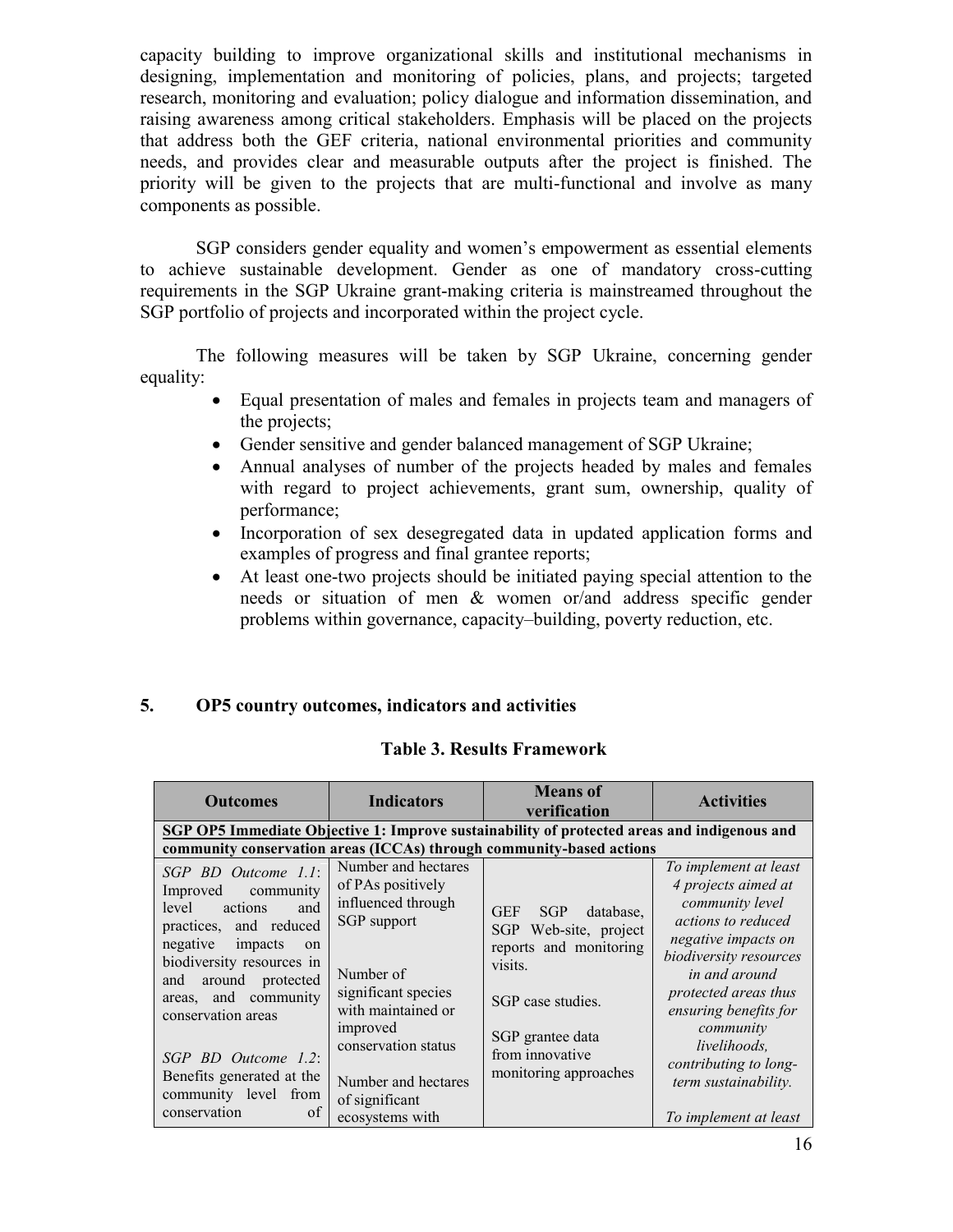| <b>Outcomes</b>                                                                                                                                                                                                                                                                                                                                                                                                                                                                                                                     | <b>Indicators</b>                                                                                                                                                                                                                                                                                                                                                                                                                                                                                                                             | <b>Means</b> of<br>verification                                                                                                                                            | <b>Activities</b>                                                                                                                                                                                                                                    |
|-------------------------------------------------------------------------------------------------------------------------------------------------------------------------------------------------------------------------------------------------------------------------------------------------------------------------------------------------------------------------------------------------------------------------------------------------------------------------------------------------------------------------------------|-----------------------------------------------------------------------------------------------------------------------------------------------------------------------------------------------------------------------------------------------------------------------------------------------------------------------------------------------------------------------------------------------------------------------------------------------------------------------------------------------------------------------------------------------|----------------------------------------------------------------------------------------------------------------------------------------------------------------------------|------------------------------------------------------------------------------------------------------------------------------------------------------------------------------------------------------------------------------------------------------|
| biodiversity<br>and<br>in<br>around protected areas<br>and<br>community<br>conservation areas                                                                                                                                                                                                                                                                                                                                                                                                                                       | maintained or<br>improved<br>conservation status                                                                                                                                                                                                                                                                                                                                                                                                                                                                                              |                                                                                                                                                                            | 4 projects aimed at<br>community level<br>actions to protect wild<br>animals and plants<br>that are among<br>species included into<br>the Red Book of<br>Ukraine.                                                                                    |
|                                                                                                                                                                                                                                                                                                                                                                                                                                                                                                                                     |                                                                                                                                                                                                                                                                                                                                                                                                                                                                                                                                               | SGP OP5 Immediate Objective 2 Mainstream biodiversity conservation and sustainable use into<br>production landscapes and sectors through community initiatives and actions |                                                                                                                                                                                                                                                      |
| SGP BD Outcome 2.1:<br>Improved community<br>level sustainable use of<br>biodiversity in<br>production landscapes<br>through community<br>based initiatives.<br>frameworks and market<br>mechanisms, including<br>recognized<br>environmental standards<br>that incorporate<br>biodiversity<br>considerations<br>Category II Step up:<br>Market mechanisms and<br>standards replicated and<br>scaled up, as appropriate<br>SGP BD Outcome 2.2:<br>Increased understanding<br>and awareness of<br>sustainable use of<br>biodiversity | <b>Hectares</b><br>of<br>production<br>landscapes<br>under<br>improved sustainable<br>practices,<br>use<br>where<br>leading,<br>possible,<br>to<br>certification<br>through<br>recognized<br>environmental<br>that<br>standards<br>incorporate<br>biodiversity<br>considerations<br>(supported by SGP)<br>Number<br>of<br>significant<br>species<br>with maintained or<br>improved<br>conservation status<br>Number and hectares<br>of<br>significant<br>with<br>ecosystems<br>maintained<br><sub>or</sub><br>improved<br>conservation status | <b>GEF</b><br><b>SGP</b><br>database,<br>SGP Web-site, project<br>reports and monitoring<br>visits.<br>SGP case studies and<br>photo stories                               | To implement at least<br>2 projects aimed at<br>community level<br>actions aiming at<br>conserving biological<br>and landscape<br>diversity in case of<br>agricultural<br>production with the<br>most efficient<br>technological methods<br>applied. |
| carbon technologies at the community level                                                                                                                                                                                                                                                                                                                                                                                                                                                                                          |                                                                                                                                                                                                                                                                                                                                                                                                                                                                                                                                               | SGP OP5 Immediate Objective 3: Promote the demonstration, development and transfer of low                                                                                  |                                                                                                                                                                                                                                                      |
| SGP CC Outcome 3.1:<br>Innovative low GHG<br>technologies deployed<br>and successfully<br>demonstrated at the<br>community level<br>SGP CC Outcome 3.2:<br>GHG emissions avoided                                                                                                                                                                                                                                                                                                                                                    | Number of<br>communities with<br>demonstrations<br>addressing<br>community level<br>barriers to<br>deployment of low<br>GHG technologies<br>Number of national<br>or international                                                                                                                                                                                                                                                                                                                                                            | GEF SGP database,<br>SGP Web-site, project<br>reports and monitoring<br>visits.<br>SGP case studies and<br>photo stories                                                   | To implement at least<br>20 projects on in<br>alternative and<br>renewable energy<br>(hydroelectric power,<br>wind and solar<br>energy, heat pump<br>systems, wood<br>biomass, phytomass).                                                           |
|                                                                                                                                                                                                                                                                                                                                                                                                                                                                                                                                     | partners or agencies<br>are aware of SGP                                                                                                                                                                                                                                                                                                                                                                                                                                                                                                      |                                                                                                                                                                            | To implement at least<br>10 projects on<br>afforestation                                                                                                                                                                                             |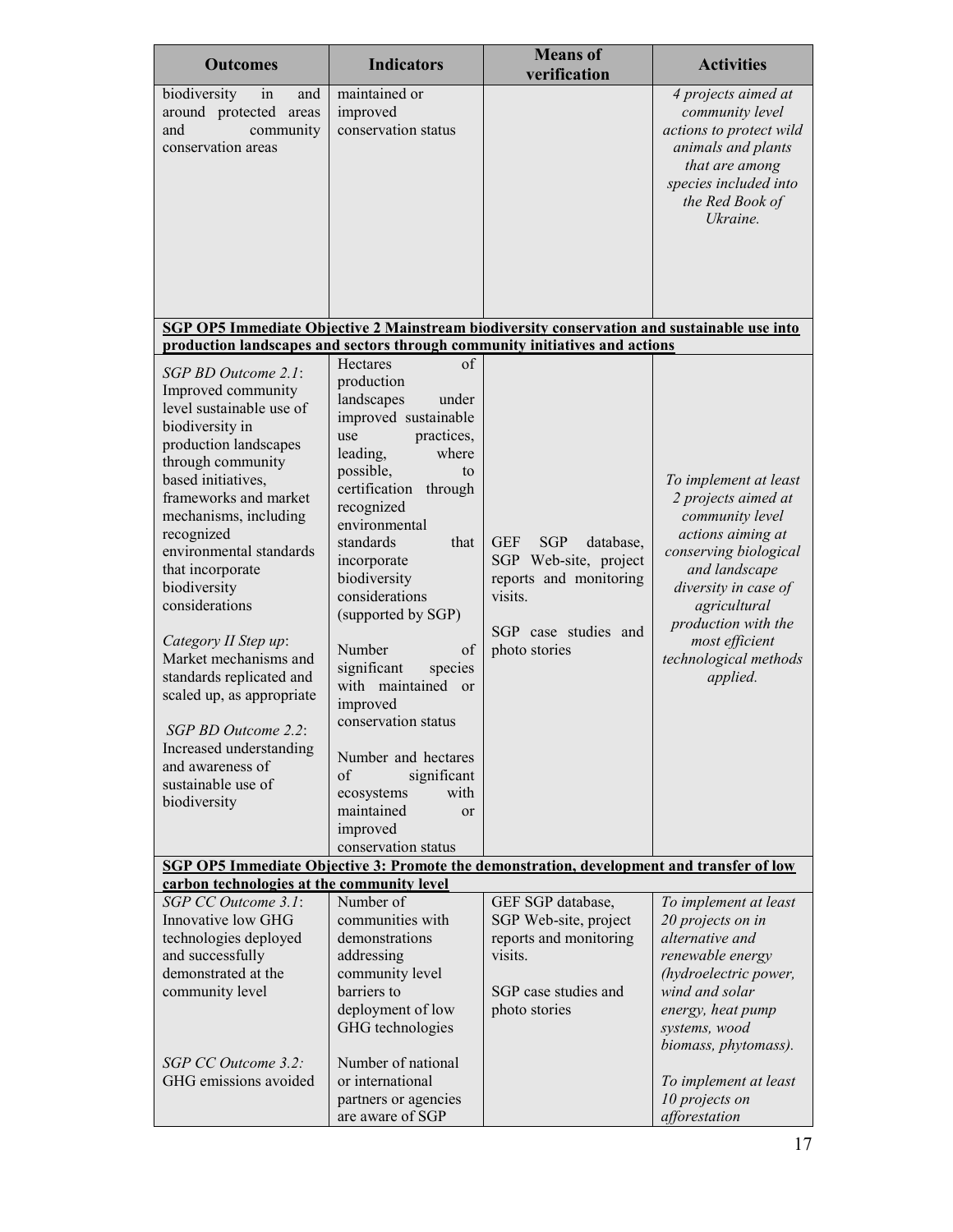| <b>Outcomes</b>                                                                                                                                                                                                                                                                           | <b>Indicators</b>                                                                                                                                                                                               | <b>Means</b> of<br>verification                                                                                                              | <b>Activities</b>                                                                                                                                                                                                                                                                                                                       |  |  |
|-------------------------------------------------------------------------------------------------------------------------------------------------------------------------------------------------------------------------------------------------------------------------------------------|-----------------------------------------------------------------------------------------------------------------------------------------------------------------------------------------------------------------|----------------------------------------------------------------------------------------------------------------------------------------------|-----------------------------------------------------------------------------------------------------------------------------------------------------------------------------------------------------------------------------------------------------------------------------------------------------------------------------------------|--|--|
|                                                                                                                                                                                                                                                                                           | practices and lessons                                                                                                                                                                                           |                                                                                                                                              |                                                                                                                                                                                                                                                                                                                                         |  |  |
| carbon technologies at the community level                                                                                                                                                                                                                                                |                                                                                                                                                                                                                 | SGP OP5 Immediate Objective 4: Promote the demonstration, development and transfer of low                                                    |                                                                                                                                                                                                                                                                                                                                         |  |  |
| Low GHG transport<br>options demonstrated at<br>the community level<br>SGP CC Outcome 4.2:<br>Increased investment in<br>community level energy<br>efficient, low GHG<br>transport systems<br>SGP CC Outcome 4.3:<br>GHG emissions avoided                                                | Hectares of forests<br>and non-forest lands<br>with restoration and<br>enhancement initiated                                                                                                                    | <b>GEF</b><br><b>SGP</b><br>database,<br>SGP Web-site, project<br>reports and monitoring<br>visits.<br>SGP case studies and<br>photo stories | To implement 2-3<br>projects with<br>community level<br>low GHG<br>transportation<br>demonstrations<br>At least 7-10 Local<br>and Regional<br>governments having<br>been influenced in<br>policy development<br>and implementation                                                                                                      |  |  |
|                                                                                                                                                                                                                                                                                           | <b>SGP OP5 Immediate Objective5: Support the conservation and enhancement of carbon stocks</b><br>through sustainable management and climate proofing of land use, land use change and forestry                 |                                                                                                                                              |                                                                                                                                                                                                                                                                                                                                         |  |  |
| SGP CC Outcome 5.1:<br>Sustainable<br>land<br>use.<br>land use change,<br>and<br>forestry management and<br>climate<br>proofing<br>practices adopted at the<br>level<br>for<br>community<br>non-forest<br>forest<br>and<br>land use types<br>SGP CC Outcome 5.3:<br>GHG emissions avoided | Hectares<br>under<br>improved sustainable<br>land management and<br>climate<br>proofing<br>practices<br>Hectares of forests<br>and<br>non - forest<br>lands with restoration<br>enhancement<br>and<br>initiated | GEF SGP database,<br>SGP Web-site, project<br>reports and monitoring<br>visits<br>SGP case studies and<br>photo stories                      | To implement at least<br>7 projects aimed at<br>community level<br>actions for adaption<br>measures intended to<br>offset the impact of<br>climate phenomena<br>(droughts, air frosts,<br>excessive<br>precipitation, etc). by<br>sustainable land use,<br>land use change,<br>forestry management<br>and climate proofing<br>practices |  |  |
| ecosystem services to sustain livelihoods of local communities                                                                                                                                                                                                                            |                                                                                                                                                                                                                 | SGP OP5 Immediate Objective 6: Maintain or improve flow of agro ecosystem and forest                                                         |                                                                                                                                                                                                                                                                                                                                         |  |  |
| SGP LD Outcome 6.1:<br>Improved<br>community<br>level<br>actions<br>and<br>practices, and reduced<br>negative impacts on agro<br>and forest ecosystems<br>and ecosystem services<br>demonstrated to sustain<br>ecosystem functionality                                                    | Number of national<br>international<br>and<br>agencies or partners<br>of<br>are<br>aware<br><b>SGP</b><br>successful<br>demonstrations<br>and<br>innovative<br>approaches                                       | <b>GEF</b><br><b>SGP</b><br>database,<br>SGP Web-site, project<br>reports and monitoring<br>visits<br>SGP case studies and<br>photo stories  | To implement at least<br>10 pilot projects<br>aimed at community<br>level actions of<br>development of<br>organic agriculture in<br>various natural and<br>climatic conditions<br>and forms of farming                                                                                                                                  |  |  |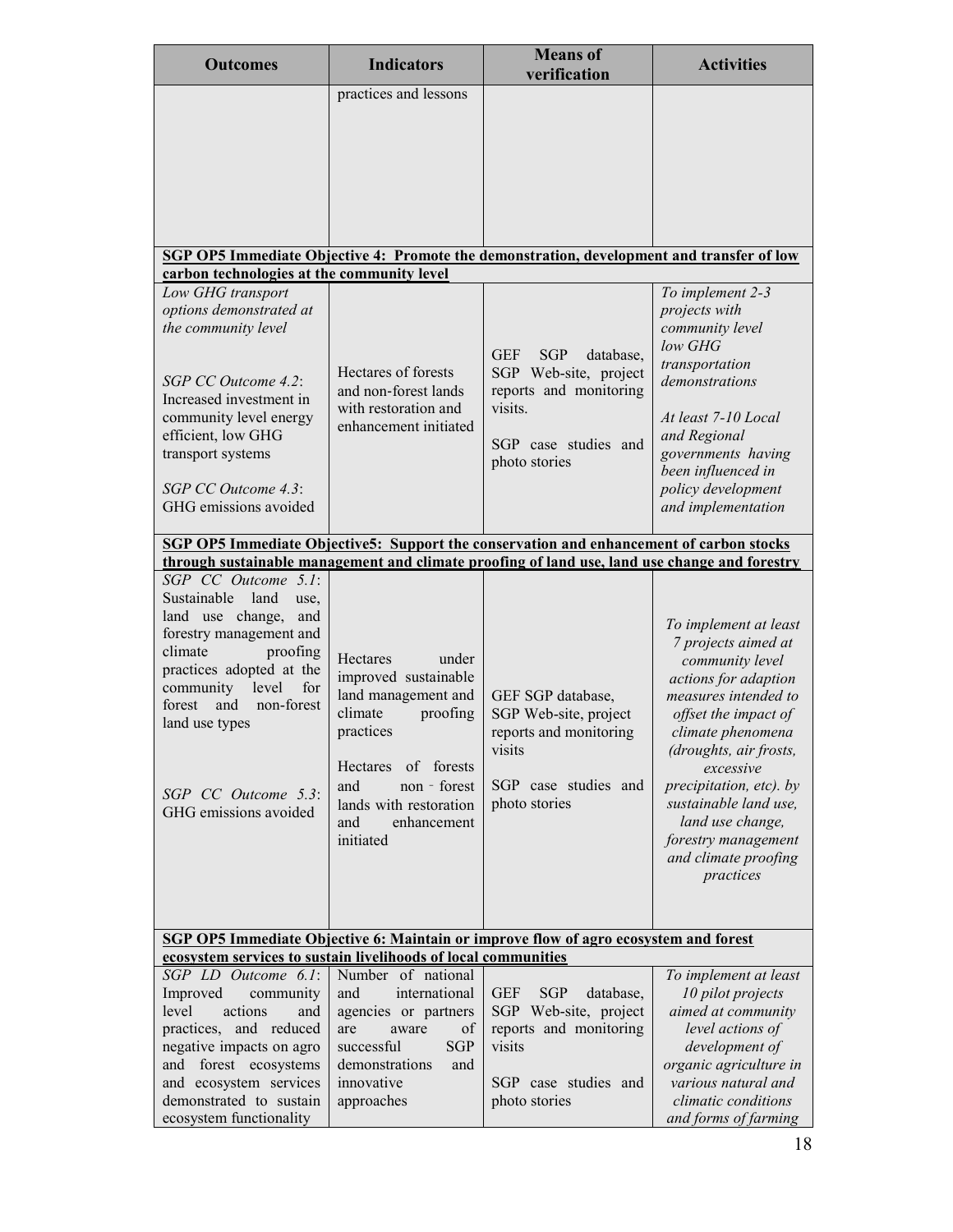| <b>Outcomes</b>                                                                                                                                                                                                                                                                                                                                                                                                                                                                                                                    | <b>Indicators</b>                                                                                                                                                                                                                 | <b>Means</b> of<br>verification                                                                                                                                                                                           | <b>Activities</b>                                                                                                                                                                                                                                                                                                                                                                                                                             |  |
|------------------------------------------------------------------------------------------------------------------------------------------------------------------------------------------------------------------------------------------------------------------------------------------------------------------------------------------------------------------------------------------------------------------------------------------------------------------------------------------------------------------------------------|-----------------------------------------------------------------------------------------------------------------------------------------------------------------------------------------------------------------------------------|---------------------------------------------------------------------------------------------------------------------------------------------------------------------------------------------------------------------------|-----------------------------------------------------------------------------------------------------------------------------------------------------------------------------------------------------------------------------------------------------------------------------------------------------------------------------------------------------------------------------------------------------------------------------------------------|--|
| SGP LD Outcome 6.2:<br>Community<br>based<br>models of sustainable<br>forestry<br>management<br>developed, and tested,<br>linked<br>to<br>carbon<br>for<br>sequestration<br>possible upscaling and<br>replication<br>where<br>appropriate, to reduce<br>GHG emissions<br>from<br>deforestation and forest<br>degradation and enhance<br>carbon sinks from land<br>use, land use change, and<br>forestry activities<br>Category II Step up: Up<br>scaling and replication of<br>good<br>practices<br>and<br>lessons, as appropriate | Number<br>of<br>national/local<br>governments<br><sub>or</sub><br>international<br>policy<br>making<br>processes<br>with SGP influence                                                                                            |                                                                                                                                                                                                                           |                                                                                                                                                                                                                                                                                                                                                                                                                                               |  |
| <b>SGP OP5 Immediate Objective 8: Support transboundary water body management with</b><br>community based initiatives.                                                                                                                                                                                                                                                                                                                                                                                                             |                                                                                                                                                                                                                                   |                                                                                                                                                                                                                           |                                                                                                                                                                                                                                                                                                                                                                                                                                               |  |
| SGP IW Outcome 8.1:<br>Effective<br>and<br>climate<br>resilient<br>community<br>based<br>actions<br>and<br>practices<br>supporting<br>implementation of SAP<br>regional priority actions<br>demonstrated<br>SGP IW Outcome 8.2:<br>Synergistic partnerships<br>developed between SGP<br>stakeholders<br>and<br>transboundary<br>water<br>management institutions<br>and structures supporting<br>implementation of SAP<br>regional priority actions                                                                                | Number of SAPs to<br>which<br><b>SGP</b><br>is<br>providing<br>implementation<br>support<br>Number of regional<br>transboundary water<br>management<br>processes to which<br>SGP is contributing<br>good practices and<br>lessons | GEF SGP database,<br>SGP Web-site, project<br>reports and monitoring<br>visits<br>SGP case studies and<br>photo stories<br><b>SGP OP5 Immediate Objective 10: Enhance and strengthen capacities of CSOs (particularly</b> | To implement at least<br>2 pilot projects aimed<br>at community level<br>actions supporting<br>implementation of<br>SAP Dnieper river<br>basin and other<br>transboundary basins.<br>To implement at least<br>2-3 pilot projects at<br>community level on<br>protection/pollution<br>reduction of<br>transboundary waters<br>aimed at scaling up<br>and replication of<br>good practices and<br>lessons learned during<br>other GEF projects. |  |
|                                                                                                                                                                                                                                                                                                                                                                                                                                                                                                                                    |                                                                                                                                                                                                                                   | community-based organizations and those of indigenous peoples) to engage in consultative<br>processes, apply knowledge management to ensure adequate information flows, implement                                         |                                                                                                                                                                                                                                                                                                                                                                                                                                               |  |
|                                                                                                                                                                                                                                                                                                                                                                                                                                                                                                                                    | convention guidelines, and monitor and evaluate environmental impacts and trends                                                                                                                                                  |                                                                                                                                                                                                                           |                                                                                                                                                                                                                                                                                                                                                                                                                                               |  |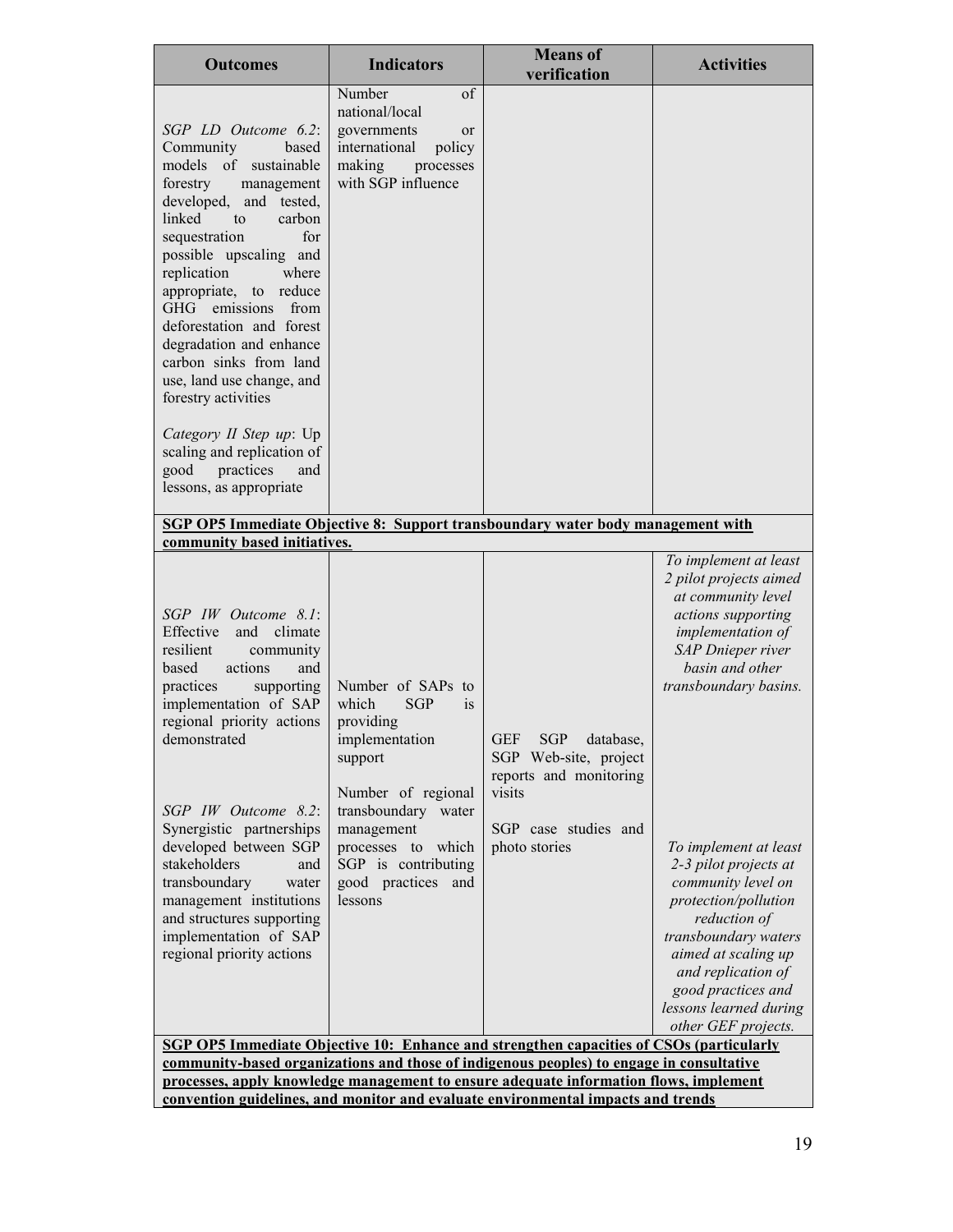| <b>Outcomes</b>                                                                                                                                                                                                                                                                                                                                                                                                                                                                                                                                                                                                                                                                                                                                                                                                         | <b>Indicators</b>                                                                                                                                                                                                                                                                                                                                                                                                                                                                                                                                                                                                                                                                                                                                                                                                                              | <b>Means</b> of<br>verification                                                                                                             | <b>Activities</b>                                                                                                                                                             |
|-------------------------------------------------------------------------------------------------------------------------------------------------------------------------------------------------------------------------------------------------------------------------------------------------------------------------------------------------------------------------------------------------------------------------------------------------------------------------------------------------------------------------------------------------------------------------------------------------------------------------------------------------------------------------------------------------------------------------------------------------------------------------------------------------------------------------|------------------------------------------------------------------------------------------------------------------------------------------------------------------------------------------------------------------------------------------------------------------------------------------------------------------------------------------------------------------------------------------------------------------------------------------------------------------------------------------------------------------------------------------------------------------------------------------------------------------------------------------------------------------------------------------------------------------------------------------------------------------------------------------------------------------------------------------------|---------------------------------------------------------------------------------------------------------------------------------------------|-------------------------------------------------------------------------------------------------------------------------------------------------------------------------------|
| SGP CD Outcome 10.2:<br>Improved information<br>flows to/from CBOs and<br>CSOs in SGP countries<br>regarding good practices<br>and lessons learned, and<br>application of such<br>practices<br>SGP CD Outcome 10.3:<br>Increased public<br>awareness and education<br>at the community level<br>regarding global<br>environmental issues<br>SGP CD Outcome 10.4:<br>Capacity of CBOs and<br>CSOs strengthened to<br>support implementation<br>of global conventions<br>SGP CD Outcome 10.5:<br>Increased application of<br>community based<br>environmental<br>monitoring<br>SGP CD Outcome 10.6:<br><b>Evaluation of SGP</b><br>projects and programs<br>against expected<br>results strengthened,<br>including increased<br>capacity of CBOs and<br>CSO <sub>s</sub> to apply<br>relevant evaluation<br>methodologies | Number<br>of<br><b>SGP</b><br>representatives<br>participating<br>in<br><b>GEF</b><br>national<br>coordination<br>meetings<br>Quantity and quality<br>meetings<br>Quantity and quality<br>of SGP knowledge<br>and<br>base,<br>use<br>of<br>knowledge base;<br>Quantity and quality<br>of contributions to<br>knowledge<br>fairs.<br>conferences,<br>publications<br>and<br>research.<br>Number<br>of<br>demonstrations<br>and<br>piloted examples of<br>community<br>based<br>environmental<br>monitoring<br>systems<br>used in SGP projects<br>Quantity and quality<br>of<br>evaluation<br>documentation<br>of<br>expected<br>project<br>results,<br>and<br>unexpected effects<br>Number of CBOs and<br>CSOs demonstrating<br>understanding of the<br>role of evaluation<br>through<br>application<br>of relevant evaluation<br>methodologies | <b>GEF</b><br><b>SGP</b><br>database,<br>SGP Web-site, project<br>reports and monitoring<br>visits<br>SGP case studies and<br>photo stories | To implement at least<br>90% of projects to<br>increase inter alia<br>public awareness and<br>education at the<br>community level<br>regarding global<br>environmental issues |
| <b>Cross-Cutting Results: Livelihoods and Gender</b>                                                                                                                                                                                                                                                                                                                                                                                                                                                                                                                                                                                                                                                                                                                                                                    |                                                                                                                                                                                                                                                                                                                                                                                                                                                                                                                                                                                                                                                                                                                                                                                                                                                |                                                                                                                                             |                                                                                                                                                                               |
| SGP's<br>Results<br>Framework for OP5, as                                                                                                                                                                                                                                                                                                                                                                                                                                                                                                                                                                                                                                                                                                                                                                               | Percentage of<br>projects that include                                                                                                                                                                                                                                                                                                                                                                                                                                                                                                                                                                                                                                                                                                                                                                                                         |                                                                                                                                             | To implement at least<br>90% of projects to                                                                                                                                   |
| approved by the SGP<br>Steering<br>Committee,<br>does not include specific<br>objectives on livelihoods<br>and gender.                                                                                                                                                                                                                                                                                                                                                                                                                                                                                                                                                                                                                                                                                                  | gender analysis or<br>incorporate gender<br>relevant elements in a<br>positive manner                                                                                                                                                                                                                                                                                                                                                                                                                                                                                                                                                                                                                                                                                                                                                          | <b>SGP</b><br><b>GEF</b><br>database,<br>SGP Web-site, project<br>reports and monitoring<br>visits                                          | improve livelihoods of<br>communities'<br>members<br>through<br>local<br>increasing<br>benefits<br>generated                                                                  |
| Nonetheless, SGP does<br>produce positive results<br>in these areas, which                                                                                                                                                                                                                                                                                                                                                                                                                                                                                                                                                                                                                                                                                                                                              | Percentage of<br>projects with<br>appropriate gender                                                                                                                                                                                                                                                                                                                                                                                                                                                                                                                                                                                                                                                                                                                                                                                           | SGP case studies and<br>photo stories                                                                                                       | from<br>environmental<br>resources                                                                                                                                            |
| contribute to the overall<br>achievement of Global<br>Environmental Benefits                                                                                                                                                                                                                                                                                                                                                                                                                                                                                                                                                                                                                                                                                                                                            | balance of<br>participants and<br>target beneficiaries                                                                                                                                                                                                                                                                                                                                                                                                                                                                                                                                                                                                                                                                                                                                                                                         |                                                                                                                                             | To implement at least<br>50% of projects to<br>mainstream<br>gender                                                                                                           |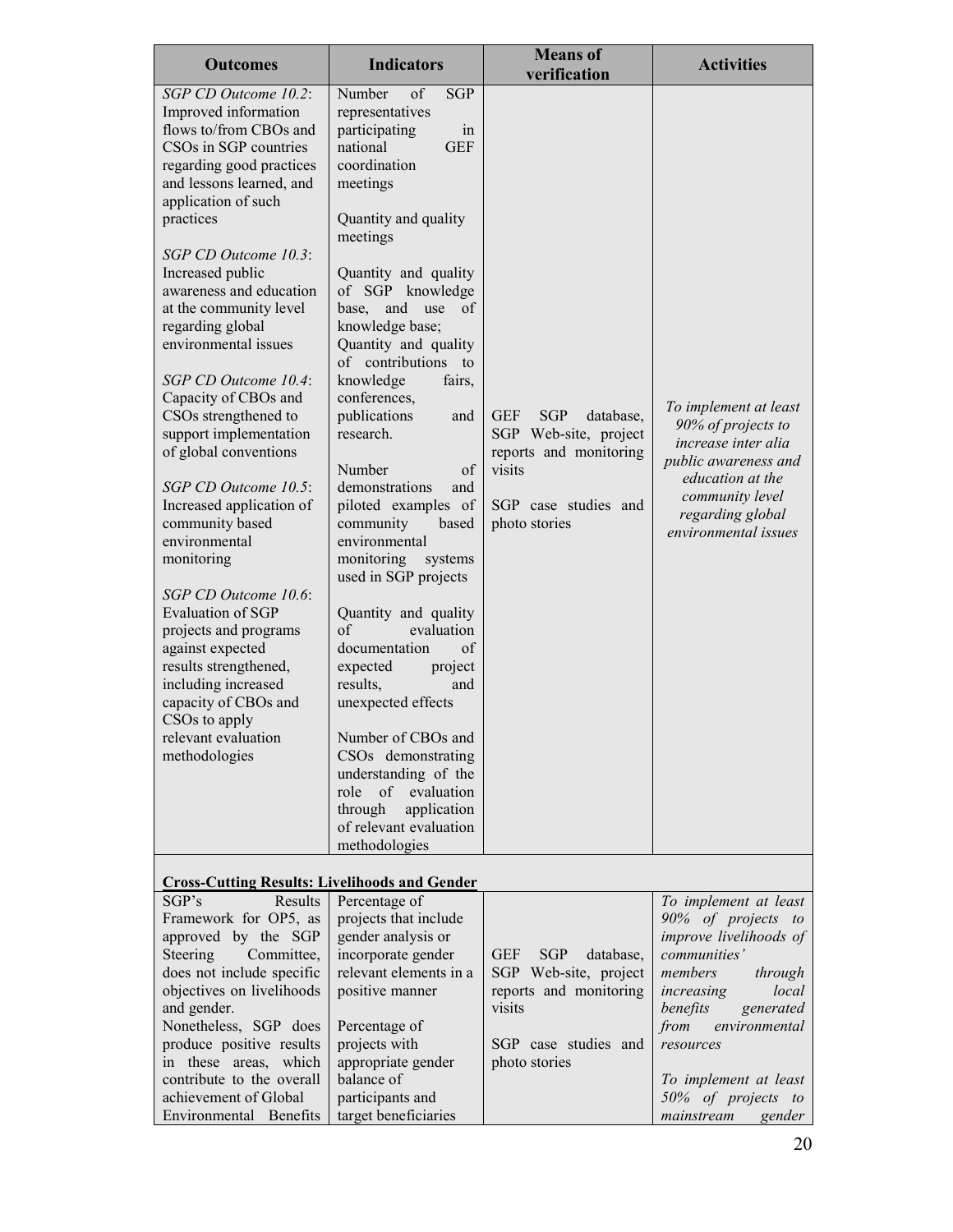| <b>Outcomes</b>                                                                                                                                                                   | <b>Indicators</b>                                                                                 | <b>Means</b> of<br>verification | <b>Activities</b>                                                                                                                                                     |
|-----------------------------------------------------------------------------------------------------------------------------------------------------------------------------------|---------------------------------------------------------------------------------------------------|---------------------------------|-----------------------------------------------------------------------------------------------------------------------------------------------------------------------|
| sustainable<br>through<br>development. Generally,<br>SGP seeks to improve<br>livelihoods<br>through<br>increasing local benefits<br>generated<br>from<br>environmental resources, | Percentage of<br>projects that include<br>socioeconomic<br>analysis<br>Number of                  |                                 | in<br>considerations<br>based<br>community<br>environmental<br>with<br>initiatives<br>gender<br>appropriate<br><i>balance</i><br><sup>of</sup><br>participants<br>and |
| and mainstream gender<br>considerations<br>in<br>community<br>based<br>environmental<br>initiatives.                                                                              | community members<br>with sustained<br>livelihood<br>improvement<br>resulting from SGP<br>support |                                 | target beneficiaries.                                                                                                                                                 |

#### **6. Monitoring & Evaluation plan**

**6.1** The projects' monitoring and evaluation system is equal to all projects under SGP. It is based on the reporting documentation required by SGP globally and some additional requirements for SGP Ukraine. That system is based and involves global GEF SGP OP 5 Project and Programme Level Indicators in the GEF focal areas: Biodiversity (BD), Climate Change (CC), Land degradation (LD) & Sustainable Forest Management (SFM), International Waters (IW), as well as indicators to estimate Policy Influence, Capacity Development & Innovations (all focal areas), Livelihoods & Sustainable Development (all projects) and Empowerment (all projects).

Every project proposal includes identification of expected impacts and impact indicators. The NSC members, NC and PA are responsible to help potential grantees to identify all the indicators. During NC project proposal site visits he always uses this opportunity to help grantees to learn more about Global UN Conventions, GEF and SGP requirements and to finally identify with them and project stakeholders indicators and how the project results and impact will be achieved.

The project proponents are responsible for monitoring and evaluation the achievement of impacts, objectives and production of the project outputs. For each indicator especially on impact level the potential grantees describe how the measurement has to be done. The frequency of monitoring visits by NSC members and/or NC/PA depends on the complexity of the tasks to be sold by NGO/CBO in the project and their experience but not less than twice during the project period in accordance with the project time-table.

All the grantees report to the SGP NC and NSC at the end of each disbursement with detailed description what has been done and how the results were measured. Each progress report is submitting data on the level of achievement of all indicators listed in the project proposal. Thus the progress is documented in the periodical progress reports subject of approval by the SGP. That is a requirement for any other funds transfer to the beneficiary. The final evaluation of the project is done by NC and NSC members during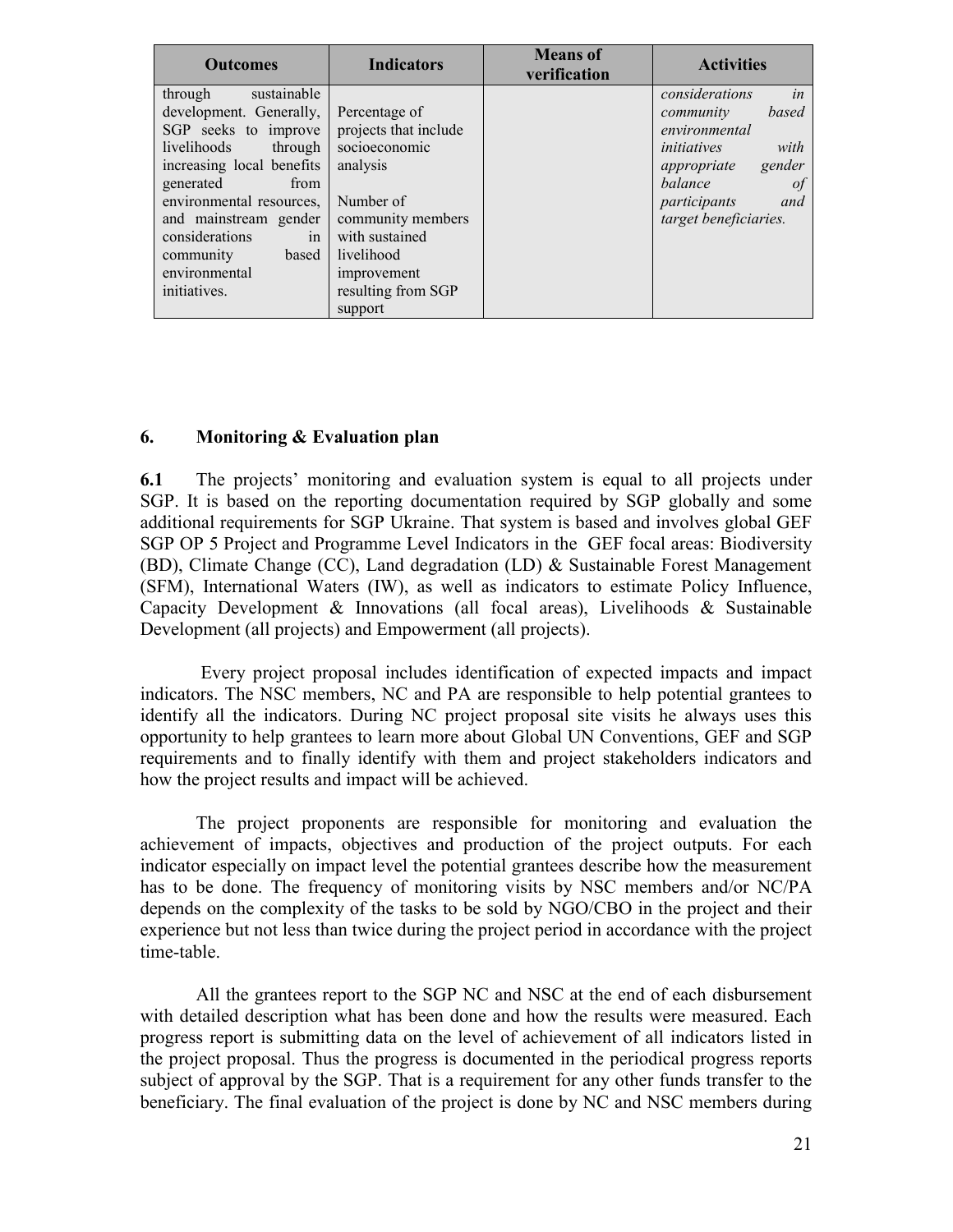final workshop at the end of the project. As a rule at the final workshop stakeholders among them representatives of local authorities, Ministries of Environment, Forestry, Agriculture, UNDP, etc. or their bodies at the regional level and NC evaluates the results achieved on the ground and how and where the project can be up scaled or replicated. If the impact of the project can be measured in a year or so like in cases of reappearance of rear species an additional monitoring visit is foreseen in the project document.

| <b>SGP Individual Project Level</b>                                                                   |                            |                                                    |  |  |
|-------------------------------------------------------------------------------------------------------|----------------------------|----------------------------------------------------|--|--|
| <b>M&amp;E</b> Activity                                                                               | <b>Responsible Parties</b> | <b>Timeframe</b>                                   |  |  |
| Participatory Project Monitoring                                                                      | Grantees                   | Duration of project                                |  |  |
| Baseline Data Collection <sup>1</sup>                                                                 | Grantees, NC               | At project concept planning<br>and proposal stage  |  |  |
| Two or Three Project Progress and<br>Financial Reports (depending on agreed<br>disbursement schedule) | Grantees, NC, PA           | At each disbursement request                       |  |  |
| Project Work plans                                                                                    | Grantees, NC, PA           | Duration of project                                |  |  |
| NC Project Proposal Site Visit<br>(as necessary / cost effective <sup>2</sup> )                       | N <sub>C</sub>             | Before project approval, as<br>appropriate         |  |  |
| NC Project Monitoring Site Visit<br>NC<br>(as necessary / cost effective)                             |                            | On average once per year, as<br>appropriate        |  |  |
| NC Project Evaluation Site Visit<br>(as necessary / cost effective)                                   | NC                         | At end of project, as<br>appropriate               |  |  |
| <b>Project Final Report</b>                                                                           | Grantees                   | Following completion of<br>project activities      |  |  |
| <b>Project Evaluation Report</b><br>(as necessary / cost effective)                                   | NC, NSC, External party    | Following completion of<br>project activities      |  |  |
| Prepare project description to be<br>incorporated into global project database                        | PA, NC                     | At start of project, and<br>ongoing as appropriate |  |  |

**Table 4. M&E Plan at the Project Level** 

**6.2** Program monitoring focuses on observing the funds allocated by SGP Ukraine to the GEF focal areas (biodiversity, climate change, land degradation, international waters). At the country programme portfolio level the results of SGP individual projects are aggregated in the annual Country programme report.

The main global target SGP indicator is that Global Environmental Benefits are secured through community-based initiatives and actions in the GEF focal areas. As such

 $\overline{a}$ 

<sup>&</sup>lt;sup>1</sup> Capacity-development workshops and M&E trainings may be organized in relation to innovative techniques for community monitoring, including new technologies (i.e. GPS-enabled cameras, aerial photos, participatory GIS, etc.); as well as in response to guidelines for "climate proofing" of GEF focal area interventions; REDD+ standards; and/or other specific donor/co-financing requirements.

<sup>&</sup>lt;sup>2</sup> To ensure cost-effectiveness, project level M&E activities, including project site visits, will be conducted on a discretionary basis, based on internally assessed criteria including (but not limited to) project size and complexity, potential and realized risks, and security parameters.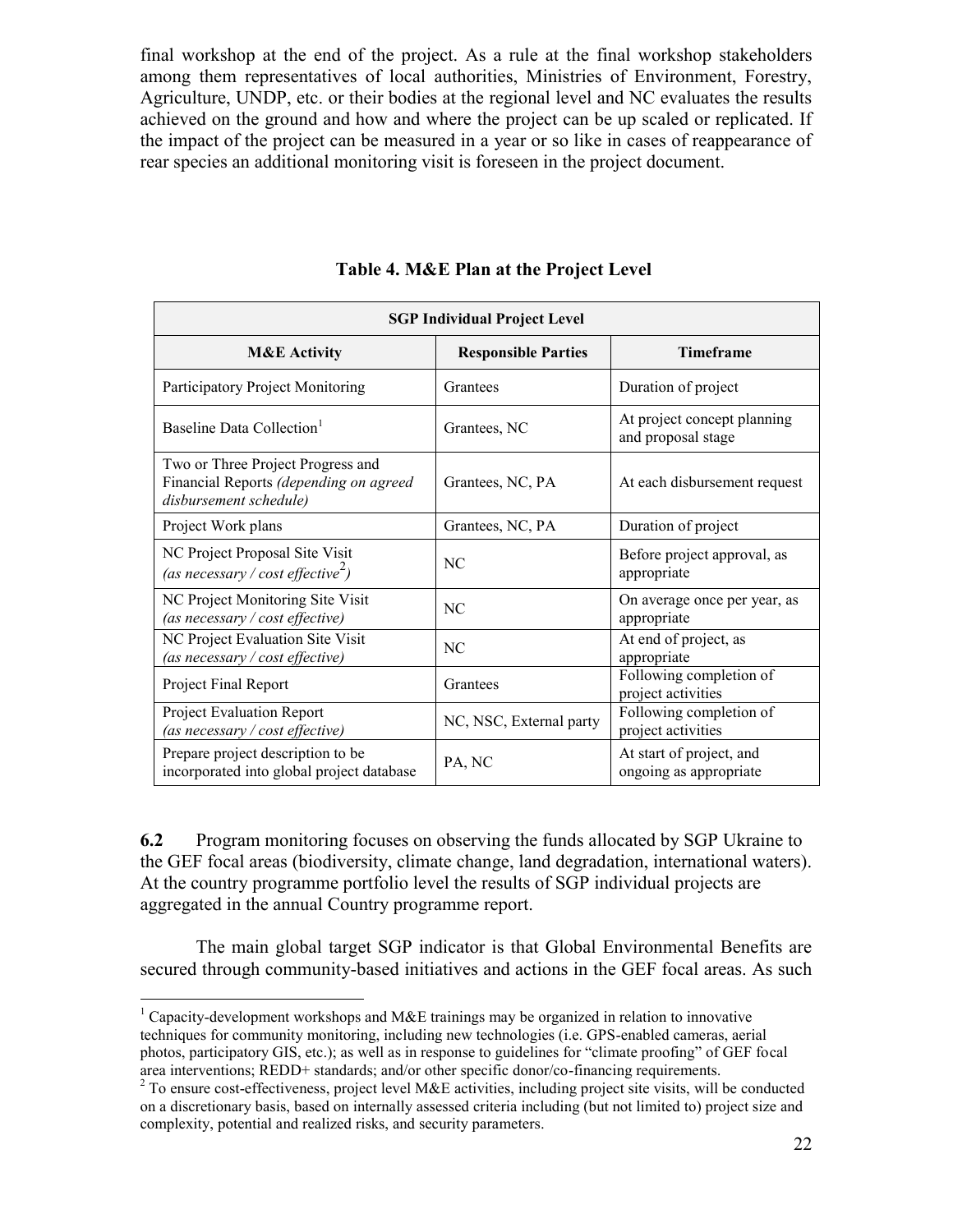the target indicators for focal areas and multi-focal area outcome as well as activities and actions that will be taken by SGP Ukraine to achieve these outcomes are described in section 4 and in table 5 of the SGP Ukraine Strategy.

| <b>SGP Country Programme Level</b>                                          |                                  |                        |  |  |
|-----------------------------------------------------------------------------|----------------------------------|------------------------|--|--|
| <b>M&amp;E</b> Activity                                                     | <b>Responsible Parties</b>       | <b>Timeframe</b>       |  |  |
| Country Programme Strategy Review                                           | NSC, NC, CPMT                    | Start of OP5           |  |  |
| Strategic Country Portfolio Review                                          | NSC, NC                          | Once during OP5        |  |  |
| NSC Meetings                                                                | NSC, NC, UNDP CO                 | Minimum twice per year |  |  |
| Performance and Results Assessment<br>(PRA) of NC Performance               | NC, NSC, UNDP CO,<br>CPMT, UNOPS | Once per year          |  |  |
| Country Programme Review resulting in<br>Annual Country Report <sup>3</sup> | NC presenting to NSC<br>and CPMT | Once per year          |  |  |
| Financial 4-in-1 Report                                                     | NC/PA, UNOPS                     | Quarterly              |  |  |

#### **Table 5. M&E Plan at the Programme Level**

#### **6 Knowledge Management Plan**

**6.1** Please describe your plans for capturing, sharing, and disseminating the lessons learned and good practices identified through the country portfolio of SGP projects with civil society, government, and other relevant stakeholders (i.e. process for generating knowledge; type of knowledge products; knowledge fairs; peer to peer exchanges; use of demonstration sites; knowledge centers etc.).

The aim of the Knowledge management strategy (KMS) is the capture, retention, and reuse of the knowledge and experience of the SGP to convey it meaningfully to all SGP stakeholders.

The KMS is understood as one of the SGP tools that will channel support from a wide range of partners to promote innovations, national and local knowledge sharing, capacity building and policy change aimed at preventing, mitigating or reversing global environmental trends through initiatives that alleviate poverty or improve livelihoods and empower local communities.

SGP Ukraine has gained some experience and created a system for knowledge management. The system will continue to be utilized under OP5.

That involves:

 $\overline{a}$ 

1. Maintenance of the SGP Global Data base

2. Maintenance of the SGP Ukraine website in Ukrainian language

<sup>&</sup>lt;sup>3</sup> The annual Country Programme Review exercise should be carried out in consultation with the national Rio Convention focal points and the associated reporting requirements.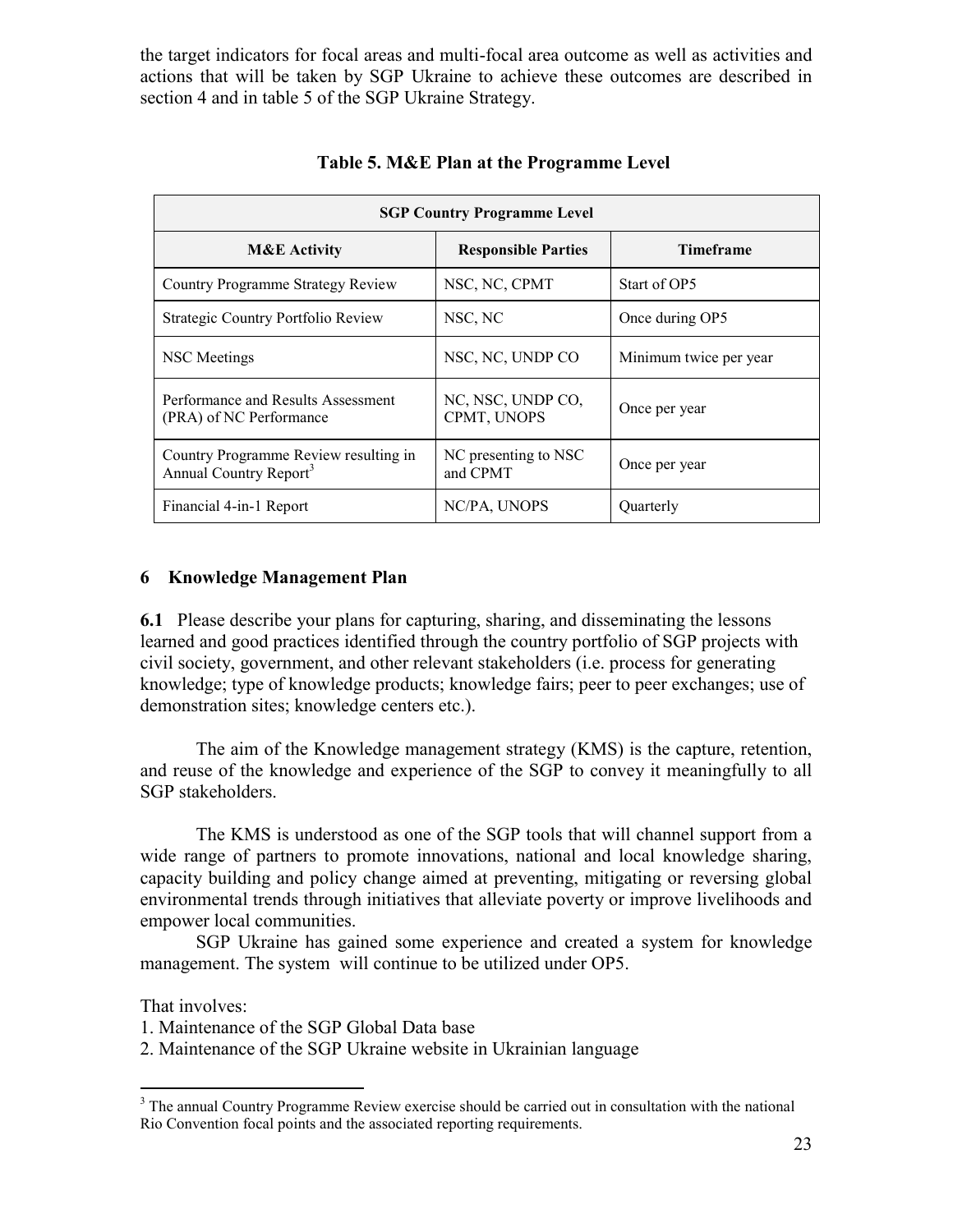4. Maintenance of the projects Photo Gallery linked to the Good practices section

5. Active participation in the annual World Environment Day.

6. Active participation in the National CSOs Forums.

6. To use SGP projects" workshops as a good opportunity not only to discuss the results of the project and its sustainability but also to spread the experience gained and lessons learnt to other people living in the neighboring areas.

7. Sharing information on events and results via the SGP grantees e-mail and self helping groups.

8. Continue cooperation with mass media.

9. To elaborate, print and disseminate printing materials

10. To elaborate, shoot and disseminate DVD film about SGP geographic and focal areas, showing environmental risks and community level solutions.

**6.2** National Steering Committee will play a key role in transferring GEF SGP experiences and good practices to governmental decision-making and policy development process, hence influencing policies at various levels.

Though SGP office makes efforts to influence policy on national level (regional and local level influences are responsibility of grantees and are usually part of their projects) NC and PA use every opportunity to influence the policy on regional and local levels through regular meetings with local and regional authorities during the monitoring visits and consultations.

Another opportunity is to involve high Government and Parliament authorities to visit SGP project sites with the participation of CBOs/NGOs and to show to them the real results and impact.

The last but not the least opportunity is to organize participatory environmental events at the national level with the participation of the Ministers, Representatives of Parliament, Regional Governors, UNDP RR, mass-media as well as representatives of CSOs to discuss and find solutions how to solve numerous environmental problems in connection with the implementation of UN Conventions at the local level. SGP Ukraine will continue using these opportunities during GEF OP5.

# **7 Resource Mobilization Plan**

Resource mobilization is a key part of the SGP country programme strategy and therefore, a priority task for the SGP team and the NSC. It is a commitment on the part of SGP to the GEF Council to ensure minimum 1:1 co-funding ratio of SGP projects, in a way that co-funding part is evenly allocated between cash and in-kind. Co-financing is also important for increasing the number, size and impacts of SGP funded projects. Mobilized partnerships and resources are vital for strengthening income-generating and other livelihood components of the projects that would foster community "ownership" of projects and thus ensure sustainability.

SGP Ukraine will consider partnership and co-funding opportunities from both traditional and non-traditional sources. Resource mobilization activities will be carried out through the following directions:

• Assessment of interests and priorities of international donor and development agencies and identification of opportunities for partnership and co-financing;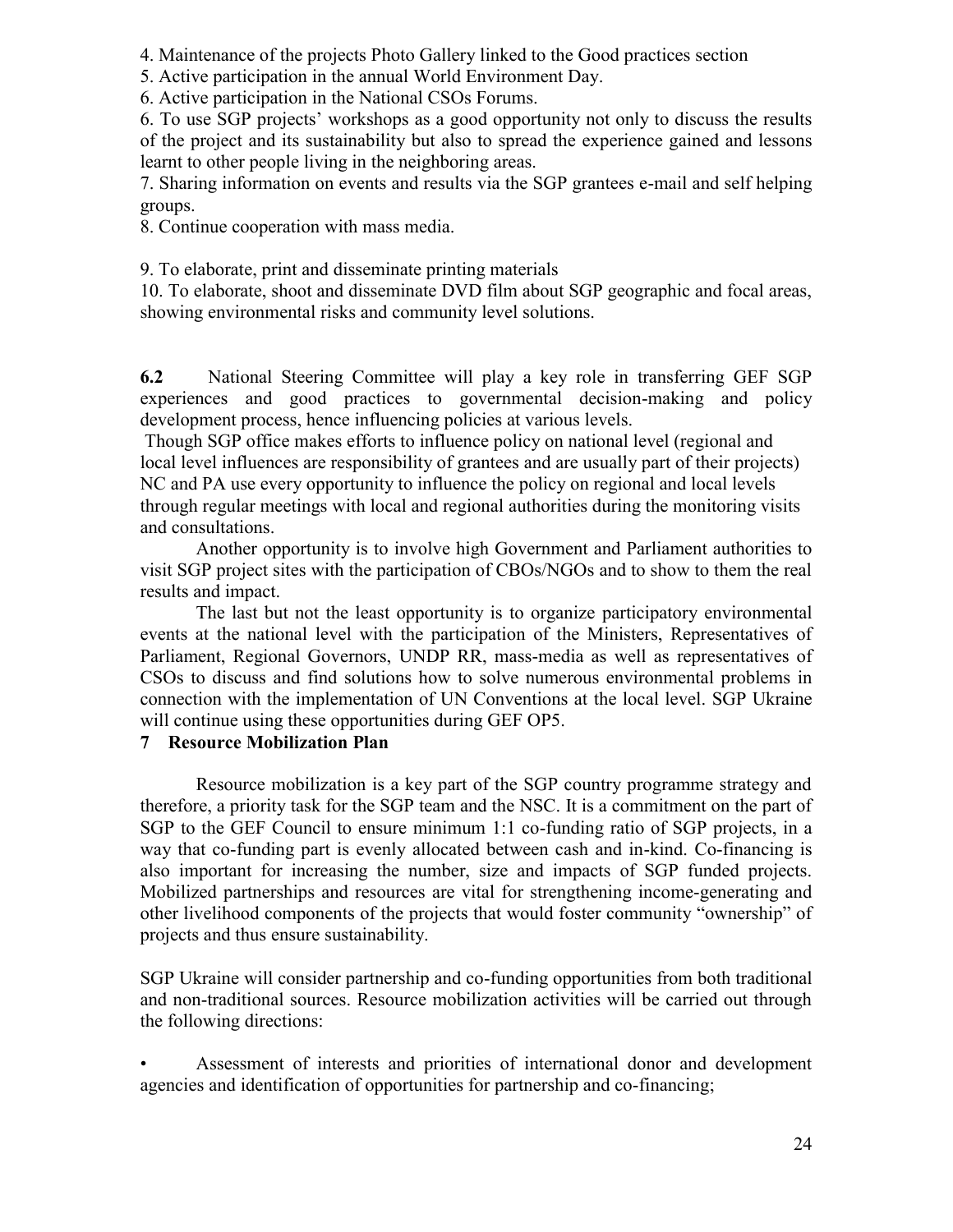• Attraction of private sector in SGP projects co-financing, also as a part of corporate social responsibility;

• Mainstreaming SGP projects with UN agencies and GEF-funded larger projects;

• Mainstreaming SGP projects with MDGs and poverty reduction programmes for expanded co-financing;

Exploring opportunities for complementarity and cost sharing with state-funded projects and initiatives at the local level.

SGP Ukraine will target all possible sources to provide in-kind and cash co-financing for SGP both at programme and project levels. To this effect, the Programme aims to establish and maintain strong partnership relations with bilateral and multilateral donor agencies, UN agencies, as well as private sector and government.

According to the SGP principles, all country Programmes shall move to external non-GEF funding after a given period of time. SGP Ukraine sustainability strategy will focus on sustaining the country programme results, both at project and programme levels, beyond the GEF funding. In particular, the country programme will focus on achievement of the following results:

• Mobilizing additional programme level co-financing and act as a delivery mechanism for other donors, ensuring cost recovery for SGP;

Strengthening income-generating components and thus, community "ownership" of the projects;

Securing co-financing resources from traditional and non-traditional sources;

• Ensuring broad advertisement and replication of the successfully implemented SGP projects and initiatives;

• Ensuring that the CPS is updated to incorporate national environmental and sustainable development priorities;

• Ensuring the most-efficient contribution of the government representative in the NSC aimed at enhanced involvement of SGP Ukraine in the national strategies and action plans;

Ensuring SGP's visibility through continuous communication, outreach and networking;

• Serving as a platform for cooperation and dialogue among CSOs, local authorities, government agencies, academic and research institutes, private sector, media, and other stakeholders.

#### **Annex 1:** GEF SGP OP 5 PROJECT LEVEL INDICATORS

| <b>SGP OP5</b> results indicators |                                                                                                                                                                                                                                                                                               |  |  |  |
|-----------------------------------|-----------------------------------------------------------------------------------------------------------------------------------------------------------------------------------------------------------------------------------------------------------------------------------------------|--|--|--|
| <b>Biodiversity (BD)</b>          |                                                                                                                                                                                                                                                                                               |  |  |  |
| <b>BD1</b>                        | Hectares of indigenous and community conserved areas (ICCAs) influenced<br>$\circ$<br>Hectares of protected areas influenced<br>$\circ$<br>Hectares of significant ecosystems with improved conservation status<br>$\circ$                                                                    |  |  |  |
| <b>BD2</b>                        | Hectares of production landscapes / seascapes applying sustainable use practices<br>$\circ$<br>Number of significant species with maintained or improved conservation status<br>$\circ$<br>Total value of biodiversity products/ecosystem services produced (US dollar equivalent)<br>$\circ$ |  |  |  |
| <b>Climate Change (CC)</b>        |                                                                                                                                                                                                                                                                                               |  |  |  |
| CCM1                              | Tonnes of CO2 avoided by implementing low carbon technologies:<br>$\Omega$                                                                                                                                                                                                                    |  |  |  |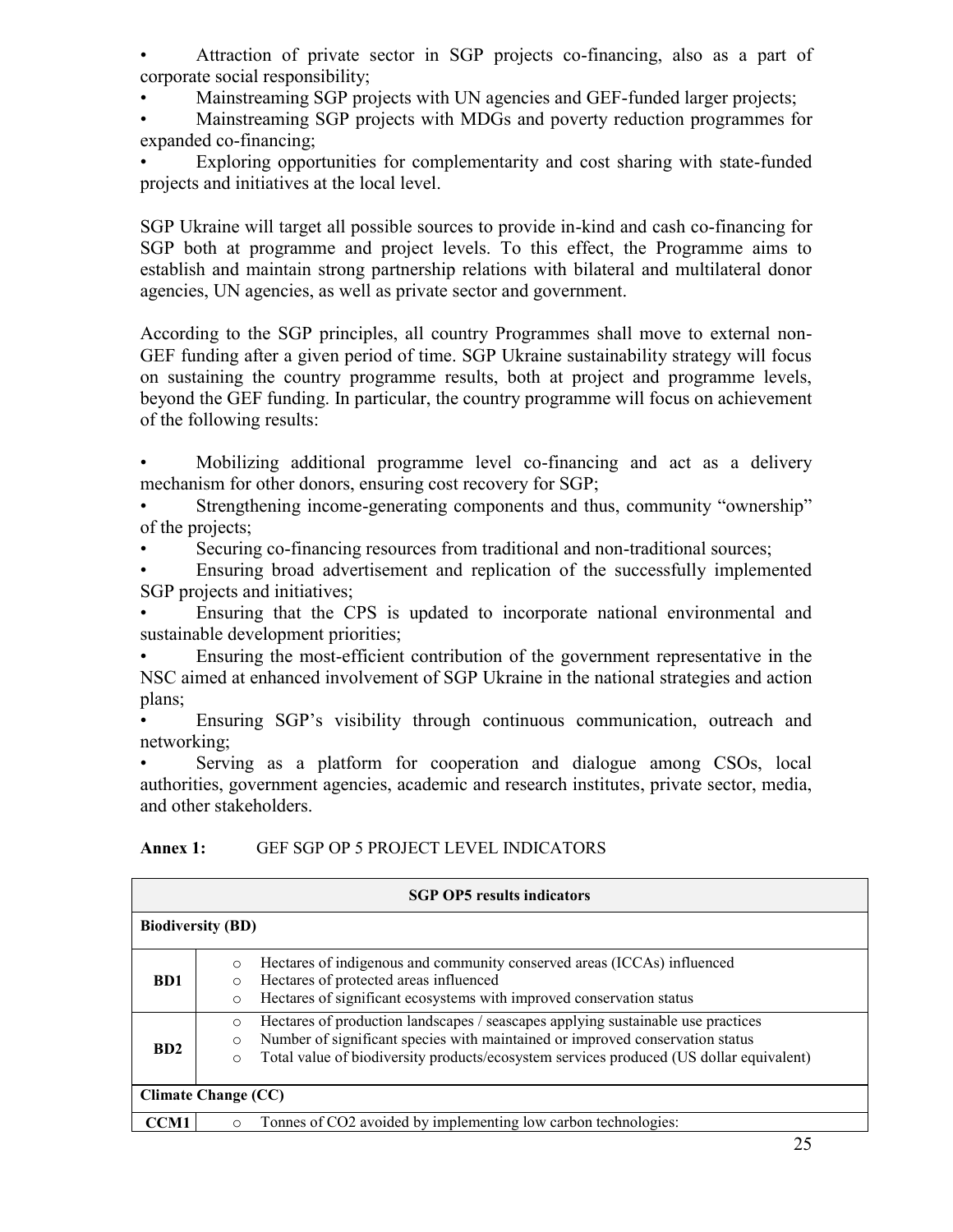|                   | <b>SGP OP5</b> results indicators                                                                                                                                                                                                                                                                                                                                                                                                                                                                                                                                                                                                                                                                                                                                                                                                                                                         |  |  |  |  |
|-------------------|-------------------------------------------------------------------------------------------------------------------------------------------------------------------------------------------------------------------------------------------------------------------------------------------------------------------------------------------------------------------------------------------------------------------------------------------------------------------------------------------------------------------------------------------------------------------------------------------------------------------------------------------------------------------------------------------------------------------------------------------------------------------------------------------------------------------------------------------------------------------------------------------|--|--|--|--|
|                   | Renewable energy measures (please specify)<br>٠<br>Energy efficiency measures (please specify)<br>Other (please specify)<br>Number of community members demonstrating or deploying low-GHG technologies<br>$\circ$<br>Total value of energy or technology services provided (US dollar equivalent)<br>$\circ$                                                                                                                                                                                                                                                                                                                                                                                                                                                                                                                                                                             |  |  |  |  |
| CCM4              | Tonnes of CO2 avoided by implementing low carbon technologies:<br>$\circ$<br>Low carbon transport practices (please specify)<br>Total value of transport services provided (US dollar equivalent)<br>$\circ$                                                                                                                                                                                                                                                                                                                                                                                                                                                                                                                                                                                                                                                                              |  |  |  |  |
| CCM <sub>5</sub>  | Hectares of land under improved land use and climate proofing practices<br>$\circ$<br>Tonnes of CO2 avoided through improved land use and climate proofing practices<br>$\circ$                                                                                                                                                                                                                                                                                                                                                                                                                                                                                                                                                                                                                                                                                                           |  |  |  |  |
|                   | Land degradation (LD) & Sustainable Forest Management (SFM)                                                                                                                                                                                                                                                                                                                                                                                                                                                                                                                                                                                                                                                                                                                                                                                                                               |  |  |  |  |
| LD1               | Hectares of land applying sustainable forest, agricultural and water management practices<br>$\circ$<br>Hectares of degraded land restored and rehabilitated<br>$\circ$                                                                                                                                                                                                                                                                                                                                                                                                                                                                                                                                                                                                                                                                                                                   |  |  |  |  |
| LD3               | Number of communities demonstrating sustainable land and forest management practices<br>$\circ$                                                                                                                                                                                                                                                                                                                                                                                                                                                                                                                                                                                                                                                                                                                                                                                           |  |  |  |  |
|                   | <b>International Waters (IW)</b>                                                                                                                                                                                                                                                                                                                                                                                                                                                                                                                                                                                                                                                                                                                                                                                                                                                          |  |  |  |  |
| IW                | Hectares of river/lake basins applying sustainable management practices and contributing<br>$\circ$<br>to implementation of SAPs<br>Hectares of marine/coastal areas or fishing grounds managed sustainably<br>$\circ$<br>Tonnes of land-based pollution avoided<br>$\circ$                                                                                                                                                                                                                                                                                                                                                                                                                                                                                                                                                                                                               |  |  |  |  |
|                   | <b>Persistent Organic Pollutants (POPs)</b>                                                                                                                                                                                                                                                                                                                                                                                                                                                                                                                                                                                                                                                                                                                                                                                                                                               |  |  |  |  |
| <b>POPS</b>       | Tons of solid waste prevented from burning by alternative disposal<br>$\circ$<br>Kilograms of obsolete pesticides disposed of appropriately<br>$\circ$<br>Kilograms of harmful chemicals avoided from utilization or release<br>$\circ$                                                                                                                                                                                                                                                                                                                                                                                                                                                                                                                                                                                                                                                   |  |  |  |  |
|                   | Capacity Development, Policy and Innovation (all focal areas)                                                                                                                                                                                                                                                                                                                                                                                                                                                                                                                                                                                                                                                                                                                                                                                                                             |  |  |  |  |
| CD                | Number of consultative mechanisms established for Rio convention frameworks (please<br>$\circ$<br>specify)<br>Number of community-based monitoring systems demonstrated (please specify)<br>$\circ$<br>Number of new technologies developed /applied (please specify)<br>O<br>Number of local or regional policies influenced (level of influence $0 - 1 - 2 - 3 - 4 - 5$ )<br>$\circ$<br>Number of national policies influenced (level of influence $0 - 1 - 2 - 3 - 4 - 5$ )<br>$\circ$<br>Number of people trained on: project development, monitoring, evaluation etc. (to be<br>$\circ$<br>specified according to type of training)                                                                                                                                                                                                                                                  |  |  |  |  |
|                   | Livelihoods, Sustainable Development, and Empowerment (all focal areas)                                                                                                                                                                                                                                                                                                                                                                                                                                                                                                                                                                                                                                                                                                                                                                                                                   |  |  |  |  |
| Cross-<br>cutting | Livelihoods & Sustainable Development:<br>Number of participating community members (gender disaggregated) (Note: mandatory for<br>$\circ$<br>all projects)<br>Number of days of food shortage reduced<br>$\circ$<br>Number of increased student days participating in schools<br>$\circ$<br>Number of households who get access to clean drinking water<br>$\circ$<br>Increase in purchasing power by reduced spending, increased income, and/or other means<br>$\circ$<br>(US dollar equivalent)<br>Total value of investments (e.g. infrastructure, equipment, supplies) in US Dollars (Note:<br>$\circ$<br>estimated economic impact of investments to be determined by multiplying infrastructure<br>investments by 5, all others by 3).<br><b>Empowerment:</b><br>Number of NGOs/CBOs formed or registered<br>$\circ$<br>Number of indigenous peoples directly supported<br>$\circ$ |  |  |  |  |